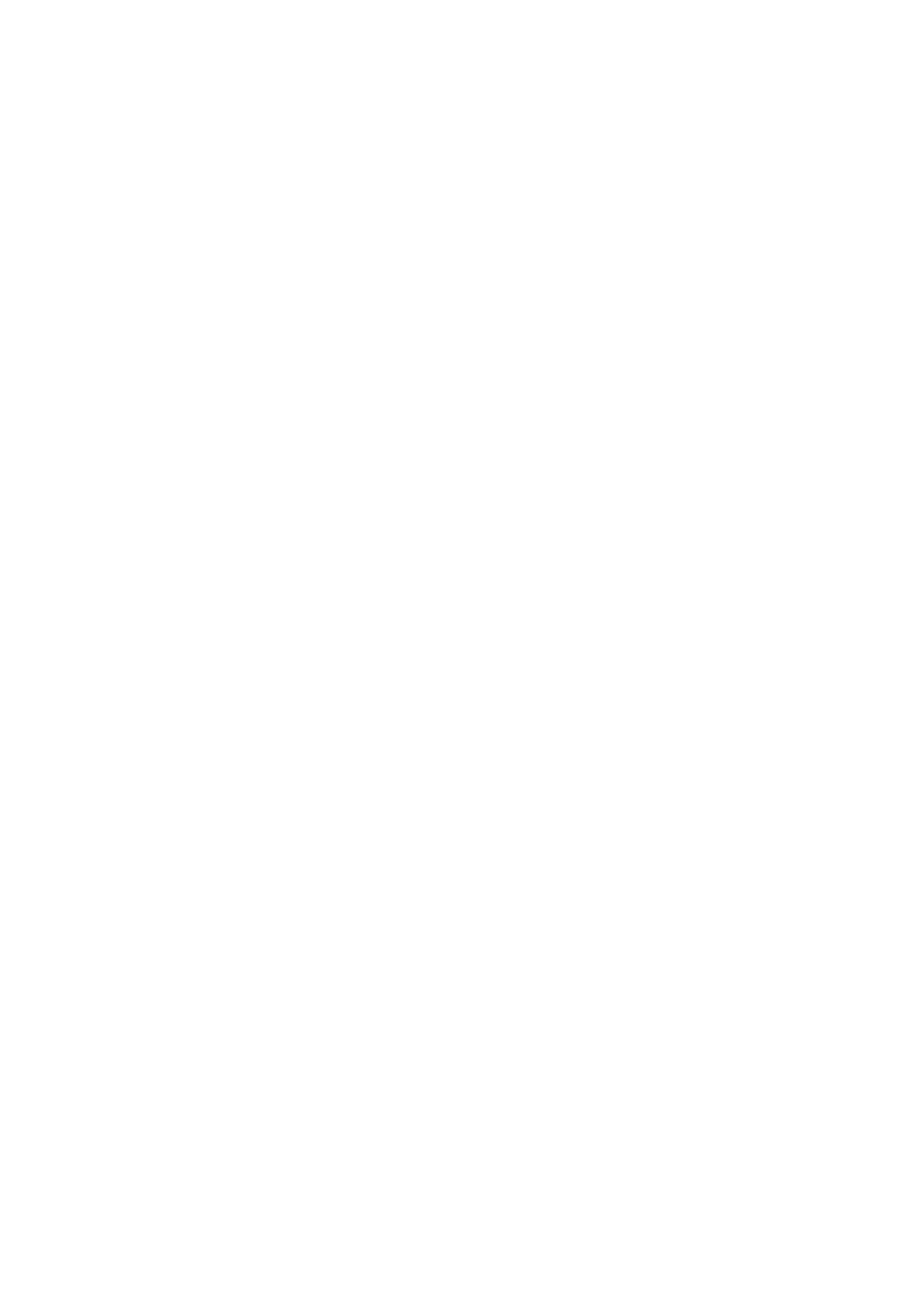## **In the case of Anthony Aquilina v. Malta,**

The European Court of Human Rights (Fifth Section), sitting as a Chamber composed of:

Mark Villiger, *President,* Angelika Nußberger, Boštjan M. Zupančič, Ganna Yudkivska, Vincent A. De Gaetano, André Potocki, Helena Jäderblom, *judges,*

and Claudia Westerdiek, *Section Registrar,*

Having deliberated in private on 18 November 2014,

Delivers the following judgment, which was adopted on that date:

## PROCEDURE

1. The case originated in an application (no. 3851/12) against the Republic of Malta lodged with the Court under Article 34 of the Convention for the Protection of Human Rights and Fundamental Freedoms ("the Convention") by a Maltese national, Mr Anthony Aquilina ("the applicant"), on 20 December 2011.

2. The applicant was represented by Dr Joseph Ellis, a lawyer practising in Valletta. The Maltese Government ("the Government") were represented by their Agent, Dr Peter Grech, Attorney General.

3. The applicant alleged that his property rights were being infringed as a result of legislative amendments in 1979 which imposed on him a continued lease relationship for an indeterminate time without providing him with a fair and adequate rent. He relied on Article 1 of Protocol No. 1 to the Convention.

4. On 21 February 2013 the application was communicated to the Government.

## THE FACTS

## I. THE CIRCUMSTANCES OF THE CASE

5. The applicant was born in 1948, and at the time of lodging the application lived in Milton, Ontario, Canada.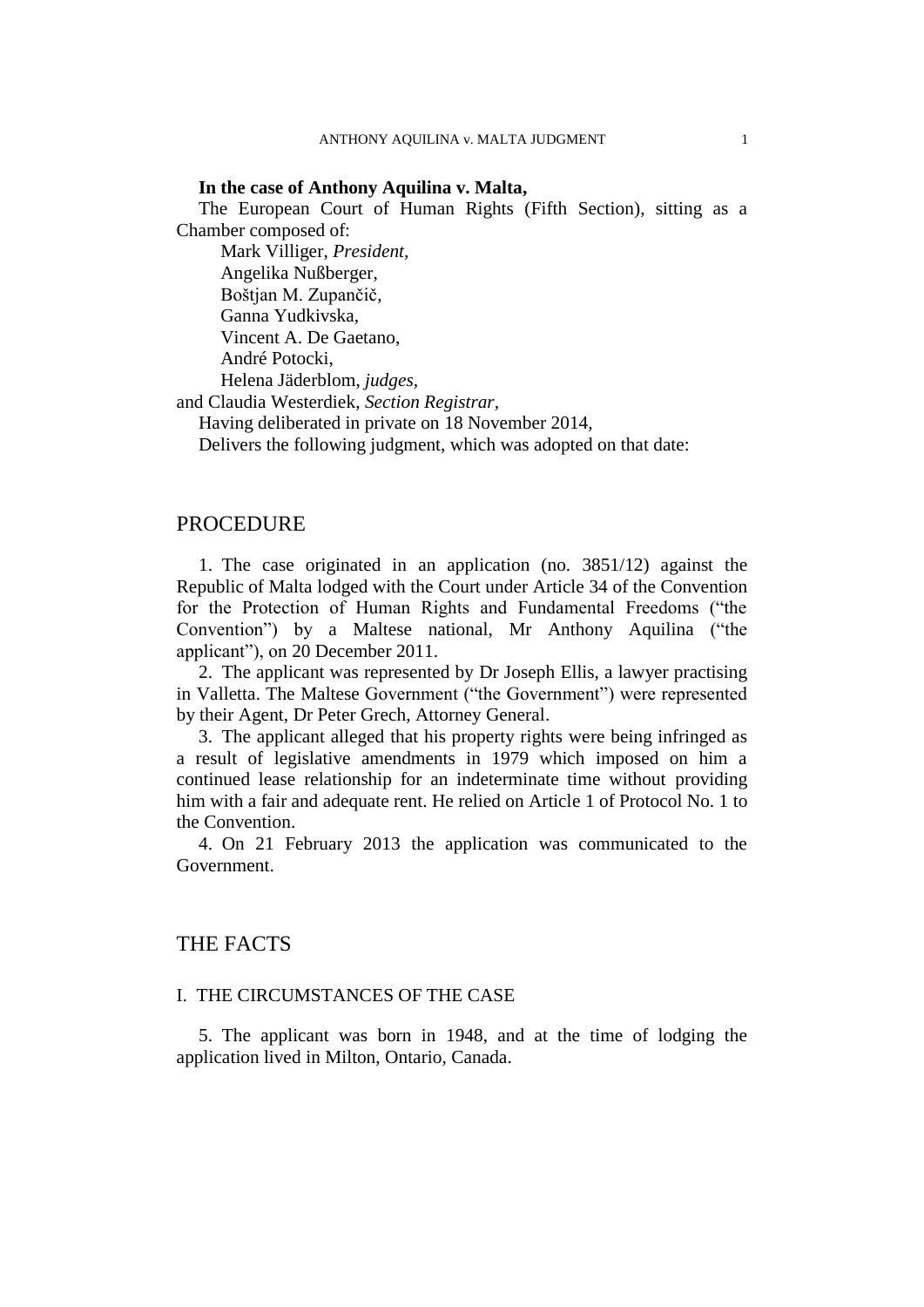## **A. Background to the case**

6. Malta has gone through various legislative regimes in order to regulate its housing situation. The first regime came about in 1931 and protected tenants from the termination of their leases. This was followed by the 1944 Rent Restriction (Dwelling Houses) Ordinance which, apart from regulating termination of the lease of dwelling houses, also controlled rents and the initial conditions of contracts. The Housing Act was then enacted in 1949, with the aim of providing a solution to homelessness caused by the Second World War. In 1959 the Housing (Decontrol) Ordinance, Chapter 158 of the Laws of Malta (hereinafter "the HD Ordinance") was enacted, which provided incentives to encourage landlords to rent their property, and created a special class of dwelling houses free from rent control.

7. The applicant owns a property in Gozo (a maisonette measuring 105 square metres) which he inherited from his parents, his mother having passed away in 1984.

8. On 12 January 1960 the property was registered as a "decontrolled dwelling house" in accordance with Article 3 of the HD Ordinance. At the time, Article 5 (1) of the HD Ordinance provided that the provisions of the "Rent Ordinances" (the Reletting of Urban Property (Regulation) Ordinance, Chapter 69 of the Laws of Malta and the Rent Restriction (Dwelling Houses) Ordinance, Chapter 116 of the Laws of Malta) were not applicable to dwelling houses decontrolled in accordance with Article 3 of the HD Ordinance.

9. In 1970 the applicant's mother leased the premises to couple C., who are Maltese citizens (born in 1943 and 1950 respectively), for a rent of 35 Maltese Liri (MTL) (approximately 81.50 euros (EUR)) every six months, which was later decreased to the equivalent of EUR 75.70 every six months. At the time, the law permitted her to increase the rent, to refuse to renew the lease or to change its terms on renewal.

10. In 1979 the Maltese parliament enacted an amendment to the HD Ordinance, which provided that the rent restrictions set out in the Rent Ordinances would apply where tenants were Maltese citizens and occupied houses as ordinary residences. It further provided that landlords could not refuse to renew leases, raise their rent, or impose new conditions on renewal, except as provided for by law (see "Relevant domestic law" below). The applicant submitted that the contractual freedom of parties was greatly restricted as a result of the new provisions, in that his family could not charge a fair rent or recover possession of their property, despite the fact that his tenants owned substantial immovable property.

11. By a decision of the Rent Regulation Board (RRB) of 7 July 1998, the rent was further reduced to EUR 65.22 per year. The applicant did not appeal.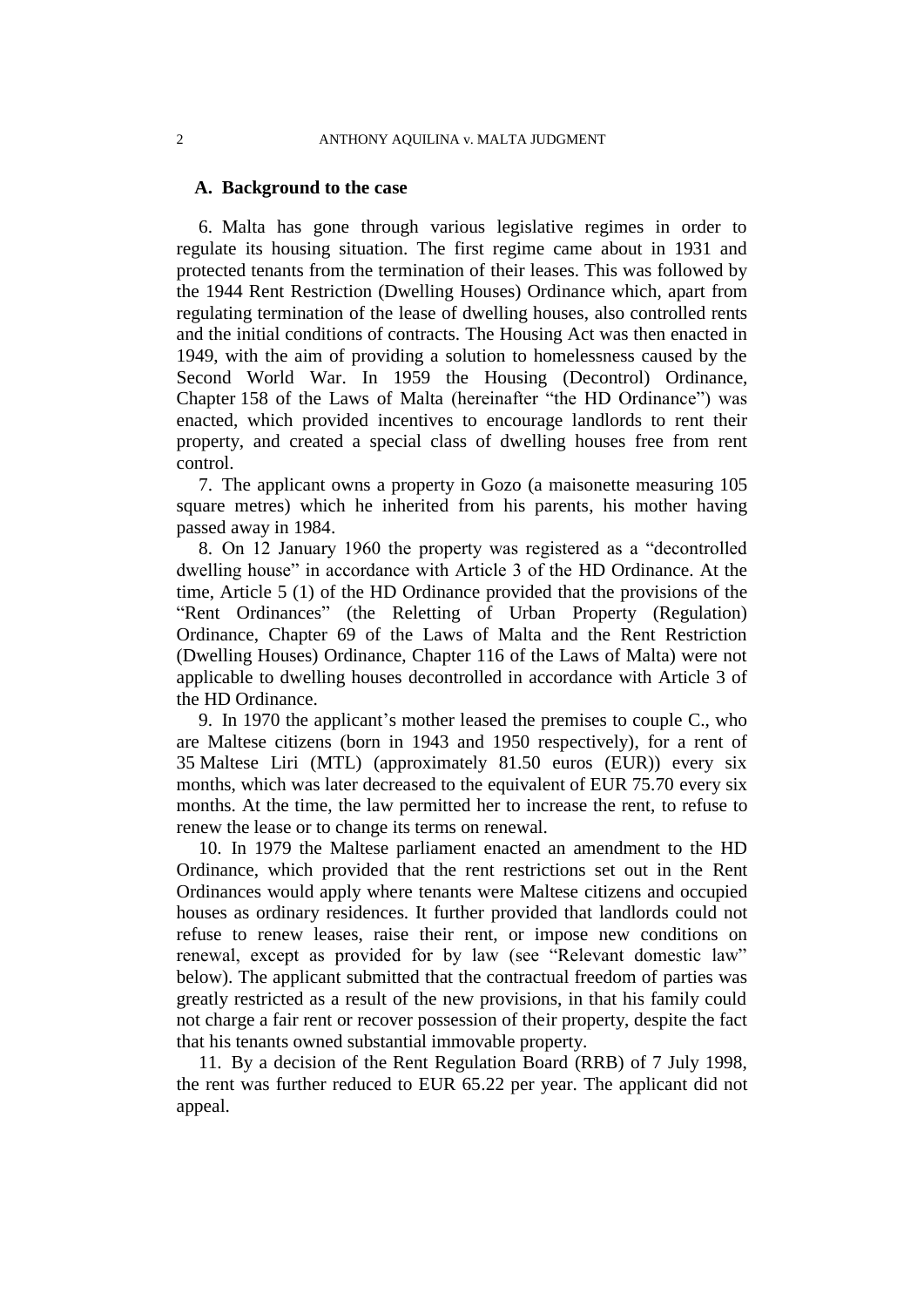12. In 1995 new laws were enacted in respect of new leases which could again be free from rent control. They did not apply to the applicant's case.

13. In 2009 and 2010 new concepts and provisions were introduced, aimed at gradually eliminating the restrictive regimes applicable to leases entered into before 1995.

14. Thus, while a rent of EUR 65.22 per year had been paid to the applicant since September 1998, a rent of EUR 185 had been paid from September 2010 onwards in view of the above-mentioned amendments. However, the applicant refused to accept any rent as from 2007 and it was duly deposited in court by the tenants by means of a schedule of deposit.

15. According to a court-appointed architect's evaluation made in the context of constitutional proceedings instituted in 2005 (see paragraph 17 below), the property at that time had a rental value of EUR 2,912 per year. According to an architect's report commissioned by the Government, the rental market value in 2013 was EUR 2,900 per year, and the sale value EUR 58,000.

16. To date, couple C still reside in the applicant's property. It does not at present appear that they have any children formally residing with them.

## **B. The proceedings brought by the applicant**

## *1. First set of constitutional redress proceedings (no. 49/05)*

17. In 2005 the applicant instituted constitutional redress proceedings complaining, *inter alia*, that the 1979 amendments (in particular Article 5 (2) and (3) of the HD Ordinance, which prohibited landlords from refusing to renew existing leases or from raising their rent) had breached his property rights under Article 1 of Protocol No. 1 to the Convention.

18. On 4 June 2008 the Civil Court (First Hall) in its constitutional jurisdiction rejected his complaint. Basing its judgment on domestic caselaw relating to the same subject matter, it considered that he remained the owner of the property at issue, which was being used as a dwelling house, that he could still evict the tenants if they failed to fulfil their obligations under the lease, and that although the amount of rent was low, the law provided for an increase in rent every fifteen years, amounting to double the actual rent. The interference with his rights was therefore proportionate given the needs of society. Moreover, his mother had not been forced to lease out the property.

19. The applicant appealed on 25 June 2008.

20. On 3 November 2008 the Constitutional Court dismissed his appeal as being lodged out of time, the statutory time-limit having expired on 16 June 2008.

21. On 29 April 2009 he lodged an application with the Court, relying on Article 1 of Protocol No. 1 to the Convention.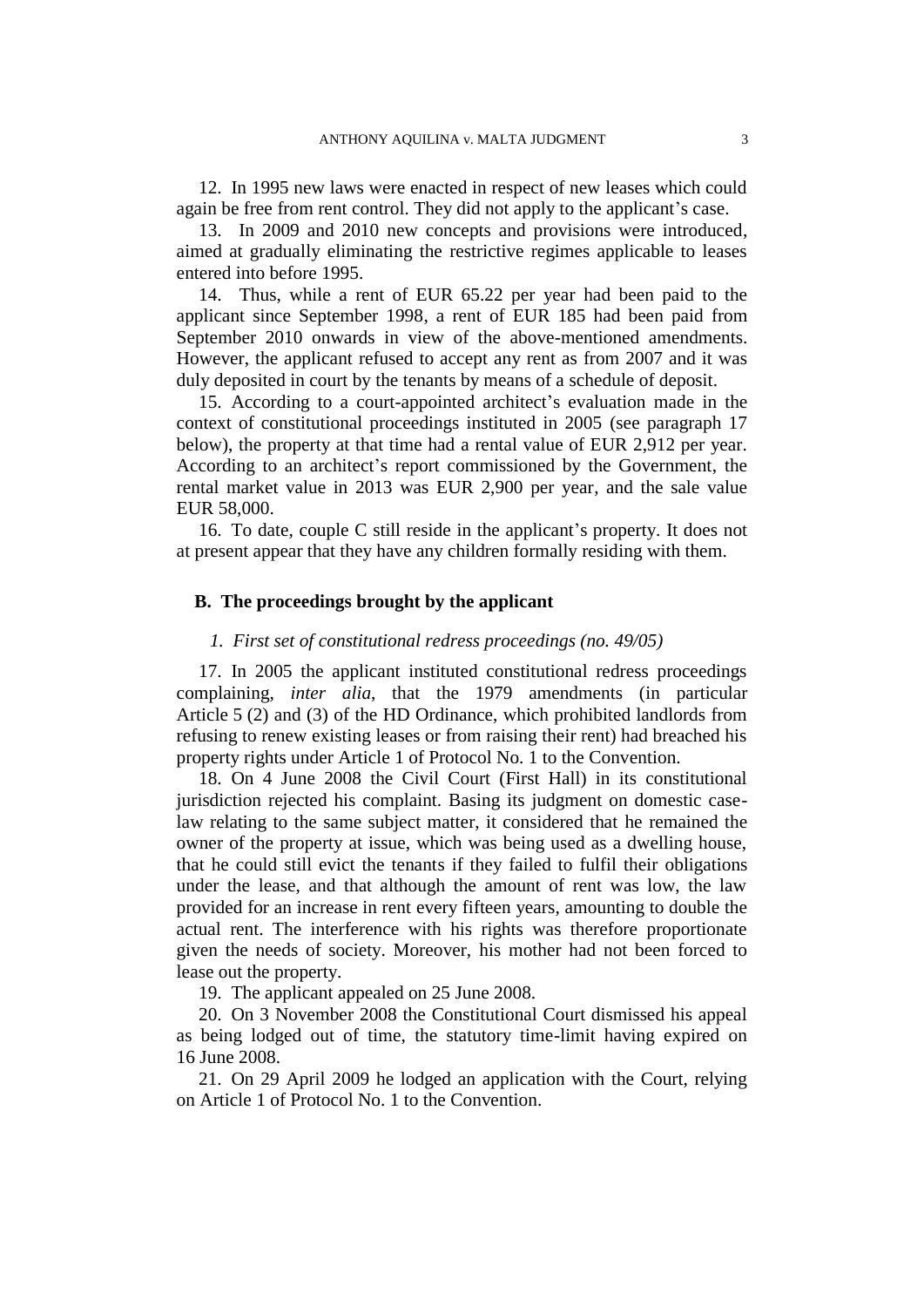22. By a decision of 10 November 2009 the Court, sitting as a Committee of three judges, declared the applicant's application inadmissible. It found that he had lodged his appeal with the Constitutional Court out of time. The domestic remedies had therefore not been exhausted as required by Article 35 § 1 of the Convention.

## *2. Second set of constitutional redress proceedings*

23. In 2010 the applicant instituted constitutional redress proceedings complaining that the 1979 amendments, which prohibited landlords from refusing to renew existing leases or from raising their rent when the tenant was a Maltese citizen, had breached his property rights under Article 1 of Protocol No. 1 to the Convention. He submitted that the amendments introduced in 2009 had not improved his situation, even assuming they (in particular Article 1531C of the Civil Code) applied to the case in question, a matter which was unclear in the domestic context. With a new rent of EUR 185 per year (see Relevant domestic law below), he remained a victim of the alleged violation, not least because he was also prevented from refusing to renew the lease. He cited the then recent case of *Amato Gauci v. Malta* (no. 47045/06, 15 September 2009), in which the Court had found a violation in analogous circumstances.

24. By a decree of 30 April 2010 the Civil Court (First Hall) in its constitutional jurisdiction ruled that the defendant in the case should be the Attorney General of Malta, not the State of Malta as purported by the applicant.

25. On 15 October 2011 the Civil Court (First Hall) in its constitutional jurisdiction, upholding the objection raised by the third party who joined in the suit (*kjamat fil-kawża*), rejected the applicant's complaint on the basis that the matter had already become *res judicata* by virtue of the decision of 4 June 2008 (see paragraph 18 above). It noted that such a conclusion required three elements, namely the same parties (*eaedem personae*), the same object (*eadem res*) and the same cause of action (*eadem causa petendi*). Moreover, where the arguments raised were different, it had to be seen whether they could have been raised at the time of the principal judgment. In the present case, it considered that there had been no doubt that the requirement of *eaedem personae* had been met, despite the fact that the applicant had attempted to bring the present proceedings against the State and that the other proceedings had been against the Attorney General, as it was clear that the defendant in both cases was the Maltese Government. The element of *eadem res* had also been satisfied in so far as the present case concerned the same lease of the same property, with the same tenants and the same circumstances that had led the applicant to institute proceedings the first time round. Similarly, the element of *eadem causa petendi* had also been satisfied, since the applicant's applications to the court were to a great extent the same, if not identical, despite the fact that he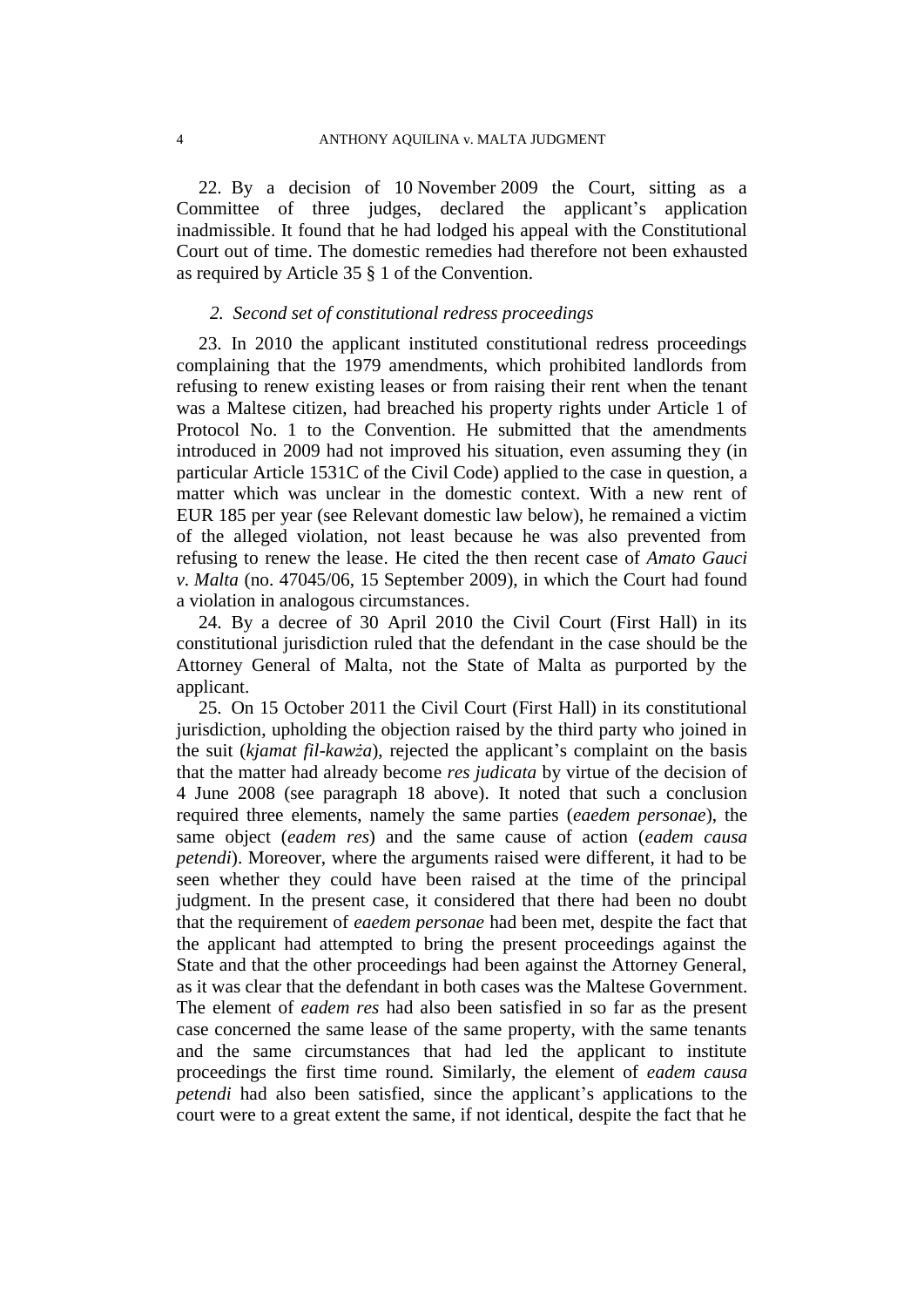had made further arguments and submitted that his situation had remained unchanged notwithstanding the 2009 amendments to the Civil Code. The court considered that the changes to the application had not changed the nature of the action, namely a claim that the restrictions on the rent imposed by the law had been disproportionate. This matter had already been dealt with by the court in the first set of proceedings (no. 49/05), where it had decided that a fair balance had been struck by the authorities; it was not therefore open to the applicant to relitigate the matter. The court further held that even though the applicant had argued that despite the 2009 amendments (if they applied at all) he had remained a victim of the alleged violation, there was already a judgment in his respect stating that the law in so far as it applied to his case had not breached his rights, and the more recent amendments had not worsened his situation. Thus, the Civil Court (First Hall) held that there could not have been a breach of his rights even under the new law. Lastly, it concluded that any new arguments put forward by him should have been incorporated into the first set of proceedings. As to the Court's recent case-law, it considered that the judgment cited did not entitle the applicant to ask for a fresh examination of his case.

26. By a judgment of 24 June 2011 the Constitutional Court upheld the first-instance judgment, considering the appeal to be frivolous and vexatious.

## II. RELEVANT DOMESTIC LAW

27. The Housing Decontrol Ordinance, Chapter 158 of the Laws of Malta, as amended in 1979 by means of Act XXIII of 1979 and again in 2004, in so far as relevant, reads as follows:

#### **Article 5**

"(1) Subject to the following provisions of this article and of article 6, the provisions of the Rent Ordinances shall not apply to any decontrolled dwelling-house from the day on which the house is registered in accordance with the provisions of article 3.

(2) Where on the expiration of the lease of a decontrolled dwelling-house (whether such period be conventional, legal, customary or otherwise) the tenant is a citizen of Malta and occupies the house as his ordinary residence, the provisions of sub-article (3) shall have effect and the provisions of the Reletting of Urban Property (Regulation) Ordinance shall also apply but only in so far as they are not inconsistent with the said provisions of this article.

(3) The provisions referred to in sub-article (2) are:

(a) It shall not be lawful for the lessor of the dwelling house to refuse to renew the lease except in any of the circumstances set out in paragraph (b), nor shall it be lawful for him to raise the rent, or to impose new conditions for the renewal of the lease, except as provided in paragraphs (c) and (d).

(b) The lessor may only refuse to renew the lease, and may only resume possession of the house, at the termination of the lease, if he shows to the satisfaction of the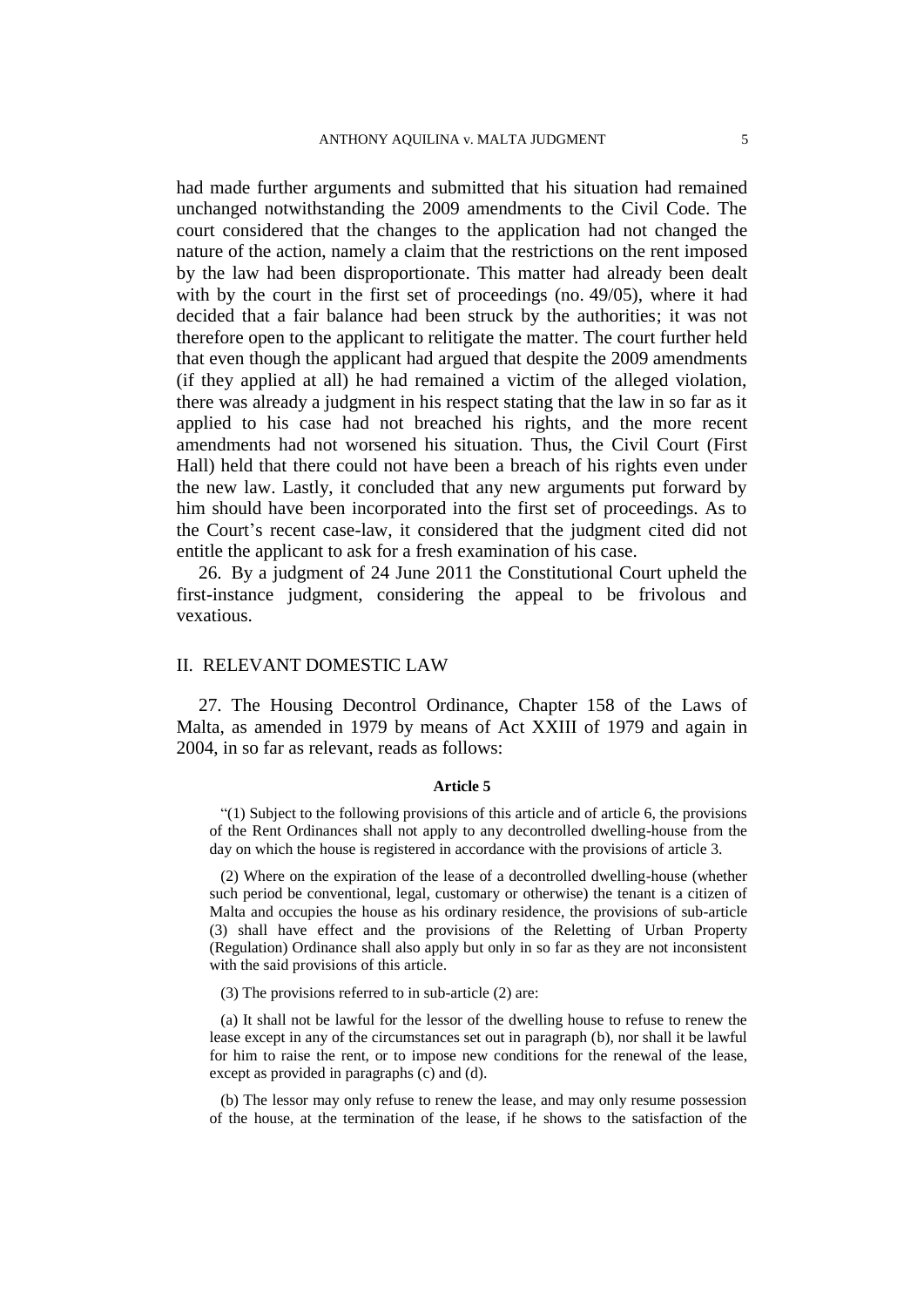Board, on an application to resume possession, that in the course of the lease, the tenant has failed to pay the rent due by him in respect of two or more terms within fifteen days from the day on which the lessor called upon him for payment, or has caused considerable damage to the house, or otherwise failed to comply with the conditions of the lease or his obligations thereunder, or has used the premises for a purpose other than mainly as his ordinary residence.

(c) The rent payable under the same lease after the date of the first renewal of the lease made by virtue of this sub-article may be increased by the lessor, upon such renewal and after the lapse of every fifteenth year thereafter during the continuance of the lease in favour of the same tenant, by so much of the rent payable immediately before such renewal or before the commencement of each subsequent fifteen year period, being an amount not exceeding the said rent, as represents in proportion to such rent the increase in inflation since the year the rent to be increased was last established.

(d) Where, on or before the date of any renewal of the lease of the dwelling-house, the lessor files in the Registry of the Board, a certificate, signed by a qualified architect and civil engineer and which is either accepted as correct by the tenant or has been so declared by the Board on an application by the lessor requesting such a declaration, showing that the house is in good state of maintenance and repair, all repairs and all maintenance of the dwelling-house shall thereafter, and throughout the continuance of the lease in favour of the same tenant, be at the charge of the tenant."

28. The 2009 amendments include the introduction of various articles of the Civil Code, Chapter 16 of the Laws of Malta, which in so far as relevant, and as amended again in 2010, read as follows:

### **Article 1531C**

"(1) The rent of a residence which has been in force before the 1st June 1995 shall be subject to the law as in force prior to the 1st June 1995 so however that unless otherwise agreed upon in writing after the 1st January 2010, the rate of the rent as from the first payment of rent due after the 1st January 2010, shall, when this was less than one hundred and eighty-five euro  $(£185)$  per year, increase to such amount:

Provided that where the rate of the lease was more than one hundred eightyfive euro ( $\epsilon$ 185) per year, this shall remain at such higher rate as established.

(2) In any case the rate of the rent as stated in sub-article (1) shall increase every three years by a proportion equal to the increase in the index of inflation according to article 13 of the Housing (Decontrol) Ordinance; the first increase shall be made on the date of the first payment of rent due after the 1st January 2013:

Provided that where the lease on the 1st January 2010 will be more than one hundred eighty-five euro ( $E185$ ) per year, and by a contract in writing prior to 1st June 1995 the parties would have agreed upon a method of increase in rent, after 1<sup>st</sup> January 2010 the increases in rent shall continue to be regulated in terms of that agreement until such agreement remains in force."

#### **Article 1531E**

"The external ordinary maintenance of a tenement leased prior to 1st January 2010, save unless otherwise agreed upon in writing between the parties, shall be at the expense of the tenant and not of the lessor."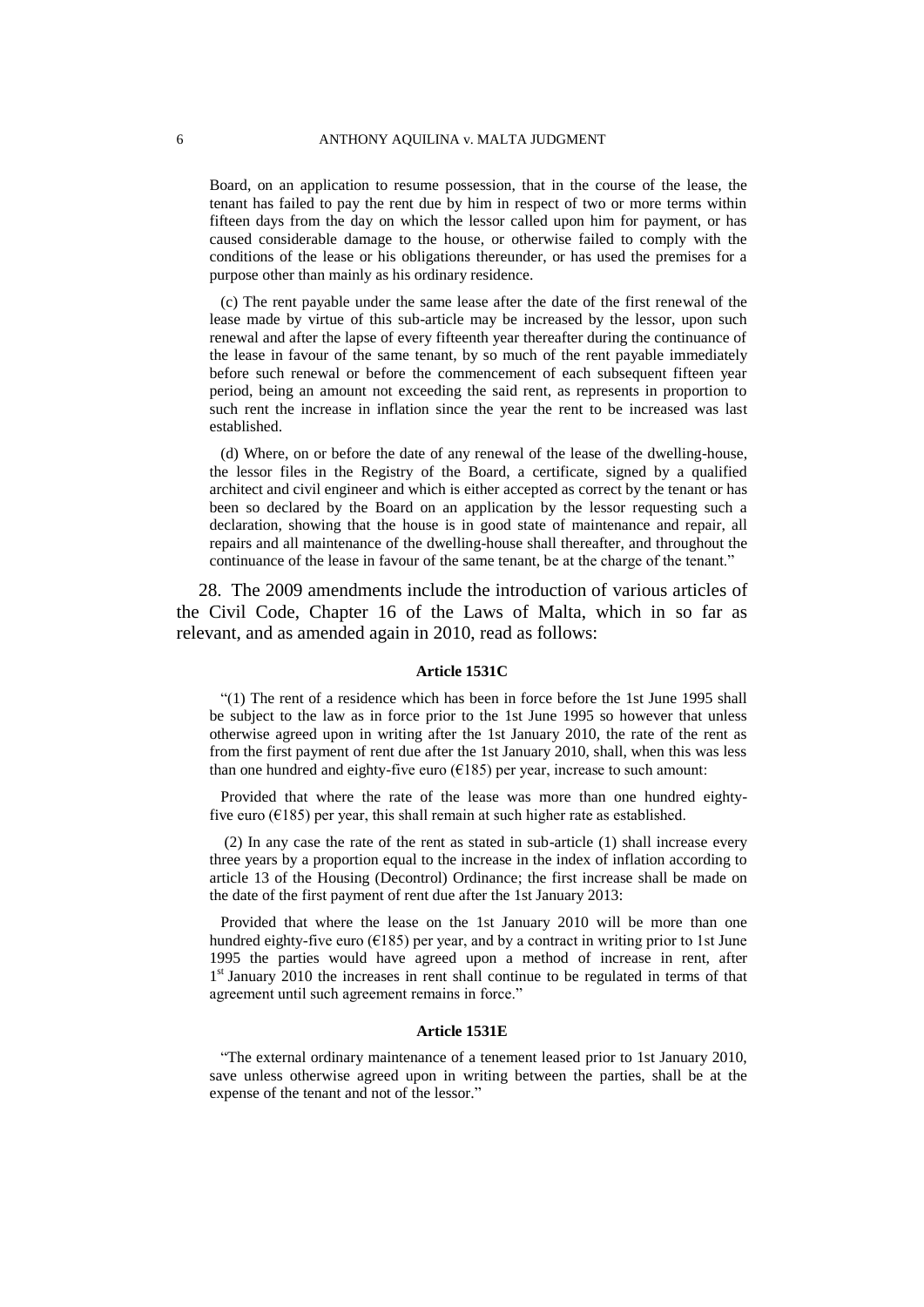#### **Article 1531F**

"In the event of a lease of a house used as an ordinary residence made prior to 1<sup>st</sup> June 1995 that person who will be occupying the tenement under a valid title of lease on the 1st June 2008 as well as his or her spouse if living together and if they are not legally separated shall be deemed to be the tenant; when the tenant dies the lease shall be terminated:

Provided further that a person continues the lease after the death of the tenant under the same conditions of the tenant if on the 1st June 2008 -

(i) such person is the natural or legal child of the tenant and has lived with the said tenant for four years out of the last five years; and after 1st June 2008 continues to live with the tenant until his death:

Provided that, if more than one child has lived with the tenant for four years out of the last five years before the 1st June 2008 and they continued to live with the tenant until his death, all such children will continue the lease *in solidum*; this lease shall not extend to the wife, husband or offspring of the child, or

(ii) such person is the brother or sister of the tenant, who on the death of the tenant is forty-five years of age or more, or brother or sister of her husband or his wife who is forty-five years of age or more, and who has lived with the tenant for four years out of the last five years before 1st June 2008 and who after that date continued living with the tenant until his death:

Provided that, if there are more than one brother or sister who are over forty-five years of age and who have been living with the tenant for four years out of the last five years before the 1st June 2008 and have continued living with him until his death, all such brothers or sisters shall continue the lease *in solidum*; this lease shall not extend to the wife, husband or children of the said brother or sister, or

(iii) such person is the natural or legal child of the tenant, who is younger than five years of age and after  $1<sup>st</sup>$  June 2008 has continued to live with the tenant until his death, or

(iv) such person is the natural or legal ascendant of the tenant, who is forty-five years of age, and who has lived with the tenant for a period of four years out of the last five years before the 1st June 2008 and has continued living with the tenant until his death; this lease shall not extend to the wife, husband or children of the ascendant:

Provided that if on the death of the tenant, there are several children, siblings, or ascendants who all satisfy the criteria of paragraphs (i), (ii), (iii) or (iv), all those persons shall have the right to continue the tenancy together *in solidum*:

Provided further that a person shall not be deemed not to have lived with the tenant for the sole reason that she has been temporarily absent from the residence of the tenant due to work, study or medical care:

Without prejudice to the provisions of this article, a person shall not be entitled to continue the lease following the death of the tenant, unless such person satisfies the means test criteria which the Minister responsible for accomodation may introduce from time to time."

### **Article 1540**

"(1) The lessor is bound to deliver the thing in a good state of repair in every respect.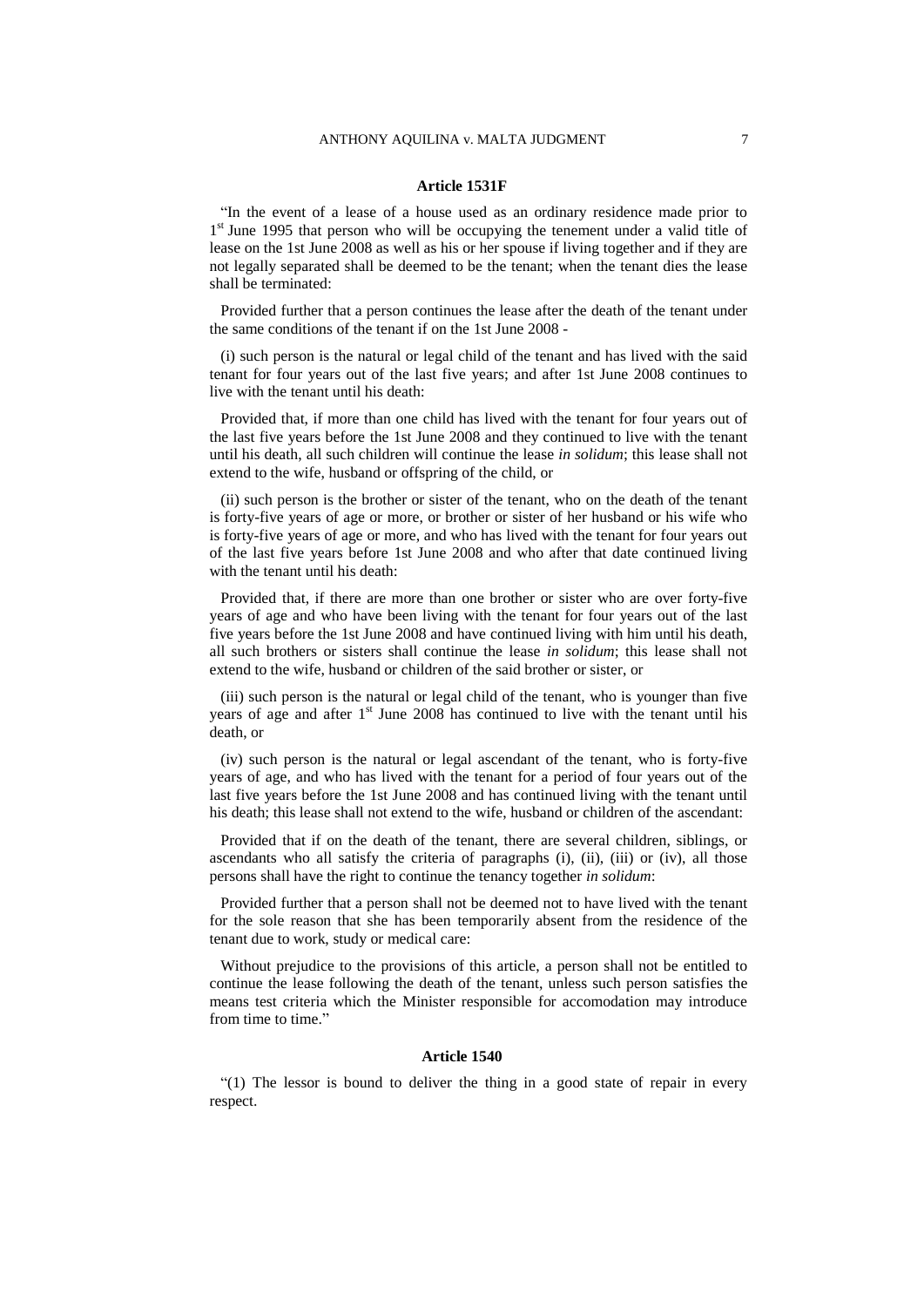(2) During the continuance of the lease, the lessor is bound to make all repairs which may become necessary, excluding, in the case of buildings, the repairs mentioned in article 1556, if he has not expressly bound himself to this effect.

(3) For the purposes of this Title with regard to an urban, residential and commercial tenement, "structural repairs" shall be deemed to be those relating to the structure of the building itself, including the ceilings.

(4) When the lessor in the case of a residence leased prior to the 1st June, 1995 carries out structural repairs which have become necessary not due to his own fault, then the rent shall be increased by six per cent of the costs incurred:

Provided that where the structural repairs have not become necessary due to a fault of the lessee, then the said lessee has the right to terminate the lease even though the period of the lease has not yet lapsed:

Provided that in the cases where the lessor is willing to carry out these repairs, the lessee may choose to carry out such repairs at his expense, and in such an event the rent shall remain unchanged; however the lessee shall in such case have no right for any full or partial compensation for such structural repairs at the termination of the lease."

#### **Article 1555**

"If the lessee uses the thing leased for any purpose other than that agreed upon by the parties, or as presumed in the previous article, or in a manner which may prejudice the lessor, the lessor may, according to circumstances, demand the dissolution of the contract<sup>"</sup>

### **Article 1555A**

"(1) In the case of a residential tenement, failure to use the tenement for a period exceeding twelve months shall be deemed to be bad use of the thing leased in terms of article 1555."

#### **Article 1556**

"The lessee of an urban tenement is responsible for all repairs other than structural repairs."

### **Article 1570**

"A contract of letting and hiring may also be dissolved, even in the absence of a resolutive condition, where either of the parties fails to perform his obligation; and in any such case the party aggrieved by the non-performance may elect either to compel the other party to perform the obligation if this is possible, or to demand the dissolution of the contract together with damages for non-performance:

Provided that in the case of urban, residential and commercial tenements where the lessee fails to pay punctually the rent due, the contract may be terminated only after that the lessor would have called upon the lessee by means of a judicial letter, and the lessee notwithstanding such notification, fails to pay the said rent within fifteen days from notification."

29. Article 39 (1) and (4) of Act X of 2009 provided as follows:

"(1) Leases which were in force before the  $1<sup>st</sup>$  of June 1995 and which are still in force on the  $1<sup>st</sup>$  January 2010, shall continue to be regulated by the laws which were in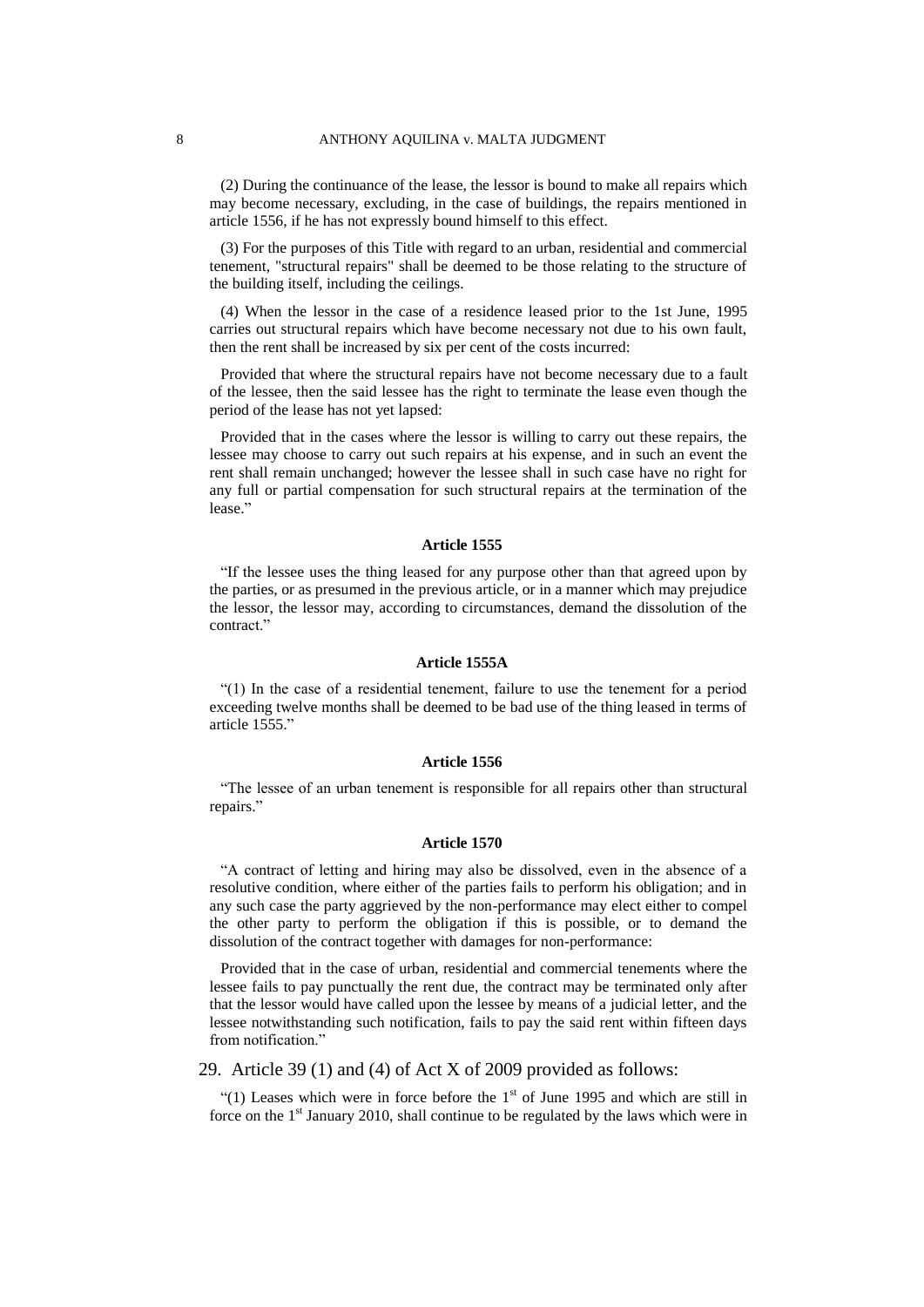force before the  $1<sup>st</sup>$  of June 1995, other than the provisions of Title IX Part II of Book Second of the Civil Code, Of Contracts of Letting and Hiring, as amended by this Act and subject to any regulations made in virtue of the amendments introduced by this Act."

"(4) The provisions of Title IX of Part II of Book Second of the Civil Code, Of Contracts of Letting and Hiring, shall also apply to the letting of urban tenements where terminated contracts of emphyteusis or sub-emphyteusis have been or are about to be converted into leases by virtue of the law:

Provided that in the case of leases made by virtue of the Housing (Decontrol) Ordinance, the provisions of the said Ordinance defining the person to be considered as the lessee and the provisions providing for the transfer of the lease after the demise of the lessee shall continue to apply notwithstanding the aforesaid provisions of the Civil Code."

## THE LAW

## I. ALLEGED VIOLATION OF ARTICLE 1 OF PROTOCOL NO. 1 TO THE CONVENTION

30. The applicant complained that his property rights had been breached in so far as the law denied him a realistic possibility of resuming possession of his property, given that this was only possible in exceptional circumstances. Moreover, he was unable to charge a fair rent as it could only be doubled every fifteen years, a restriction which did not take into account the condition of the property market. He contended that the applicable restrictions were not in the public interest, and that he had had to shoulder a disproportionate and excessive burden contrary to that provided in Article 1 of Protocol No.1, which reads as follows:

"Every natural or legal person is entitled to the peaceful enjoyment of his possessions. No one shall be deprived of his possessions except in the public interest and subject to the conditions provided for by law and by the general principles of international law.

The preceding provisions shall not, however, in any way impair the right of a State to enforce such laws as it deems necessary to control the use of property in accordance with the general interest or to secure the payment of taxes or other contributions or penalties."

31. The Government contested the claim.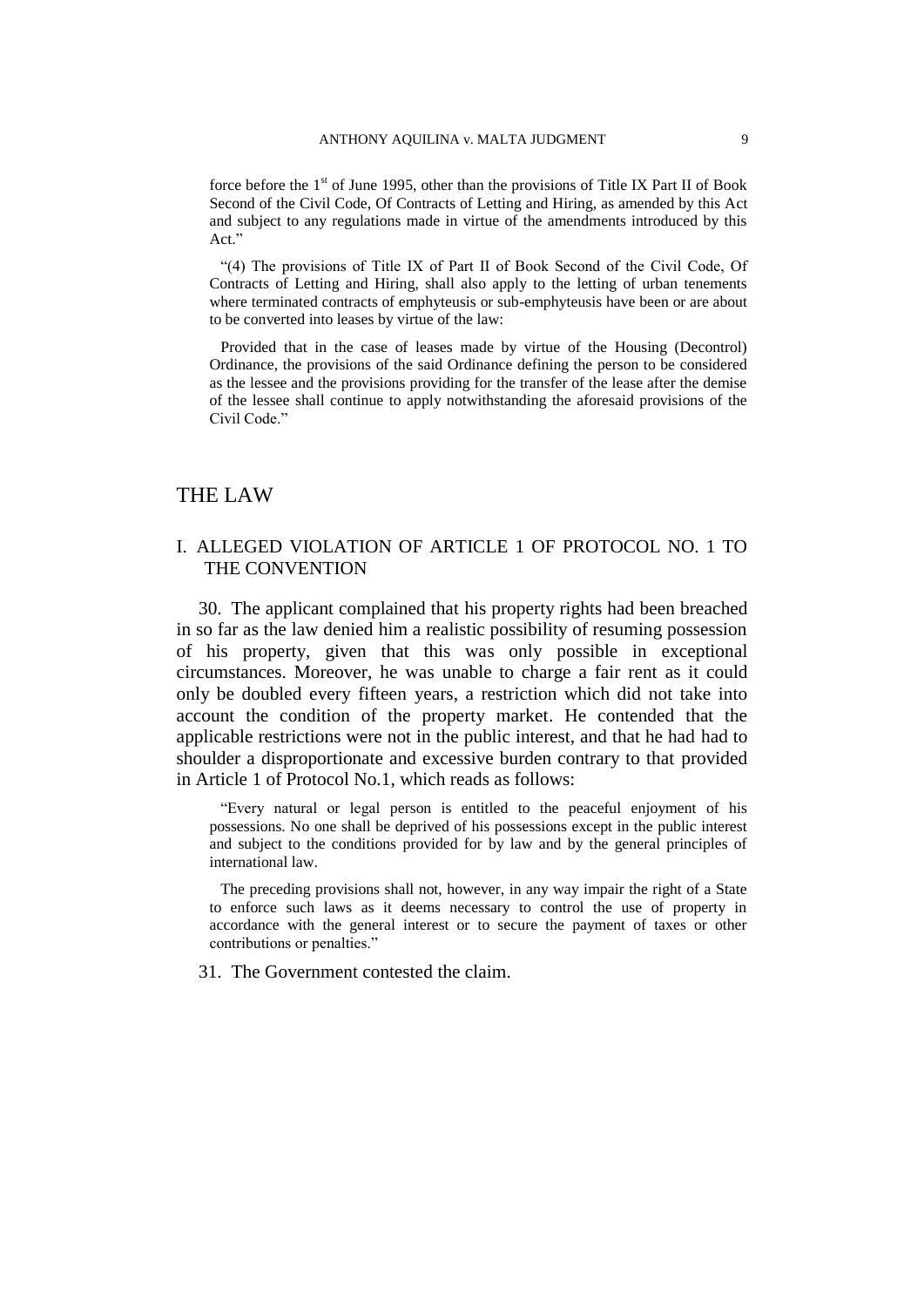### **A. Admissibility**

*1. The Government's objection that the application was substantially the same*

### **(a) The parties' submissions**

32. The Government noted that the application was the same as that rejected by the Court in 2009 for non-exhaustion of domestic remedies. They submitted that the applicant had reinstituted constitutional proceedings only to cure his earlier failings, a matter also highlighted by the constitutional jurisdictions, and that the bringing of a second application before the Court was therefore uncalled for. They further noted that they were not required to raise the plea of *res judicata* at the domestic level. Being a principle of public order and legal certainty, it could also be raised by the domestic court *ex officio*.

33. The applicant submitted that in his first application, the Court had not examined the case on the merits. Moreover, in his second application before the Maltese courts, the Government had not raised the plea of *res judicata*; it had only been the third parties who had done so, despite them not having been a party to the initial proceedings. In that respect, the Constitutional Court's findings had, in his view, been incongruous.

### **(b) The Court's assessment**

34. According to Article 35 § 2 (b), an application is to be declared inadmissible if it "is substantially the same as a matter that has already been examined by the Court ... and contains no relevant new information". The Court must therefore ascertain whether the two applications brought before it by the applicant relate essentially to the same person, the same facts and the same complaints (see, *mutatis mutandis*, *Pauger v. Austria*, no. [24872/94,](http://hudoc.echr.coe.int/sites/eng/Pages/search.aspx#{"appno":["24872/94"]}) Commission decision of 9 January 1995, Decisions and Reports 80-A, p. 170, and *Folgerø and Others v. Norway* (dec.), no. [15472/02,](http://hudoc.echr.coe.int/sites/eng/Pages/search.aspx#{"appno":["15472/02"]}) 14 February 2006).

35. The Court considers that in so far as the facts of the case refer to the period antecedent to the Constitutional Court judgment of 3 November 2008, the application relates essentially to the same person, the same facts and the same complaints, and is therefore inadmissible pursuant to Article 35 § 2 of the Convention.

36. The same cannot be said, however, about the application in so far as it concerns the period subsequent to that judgment. The Court notes that the applicant has complained about rent restrictions which have affected his rights as landlord over his property, circumstances which therefore constitute a continuing interference for the purposes of Article 1 of Protocol No. 1 (see *Amato Gauci v. Malta*, no. 47045/06, § 51, 15 September 2009). In consequence, in circumstances such as those of the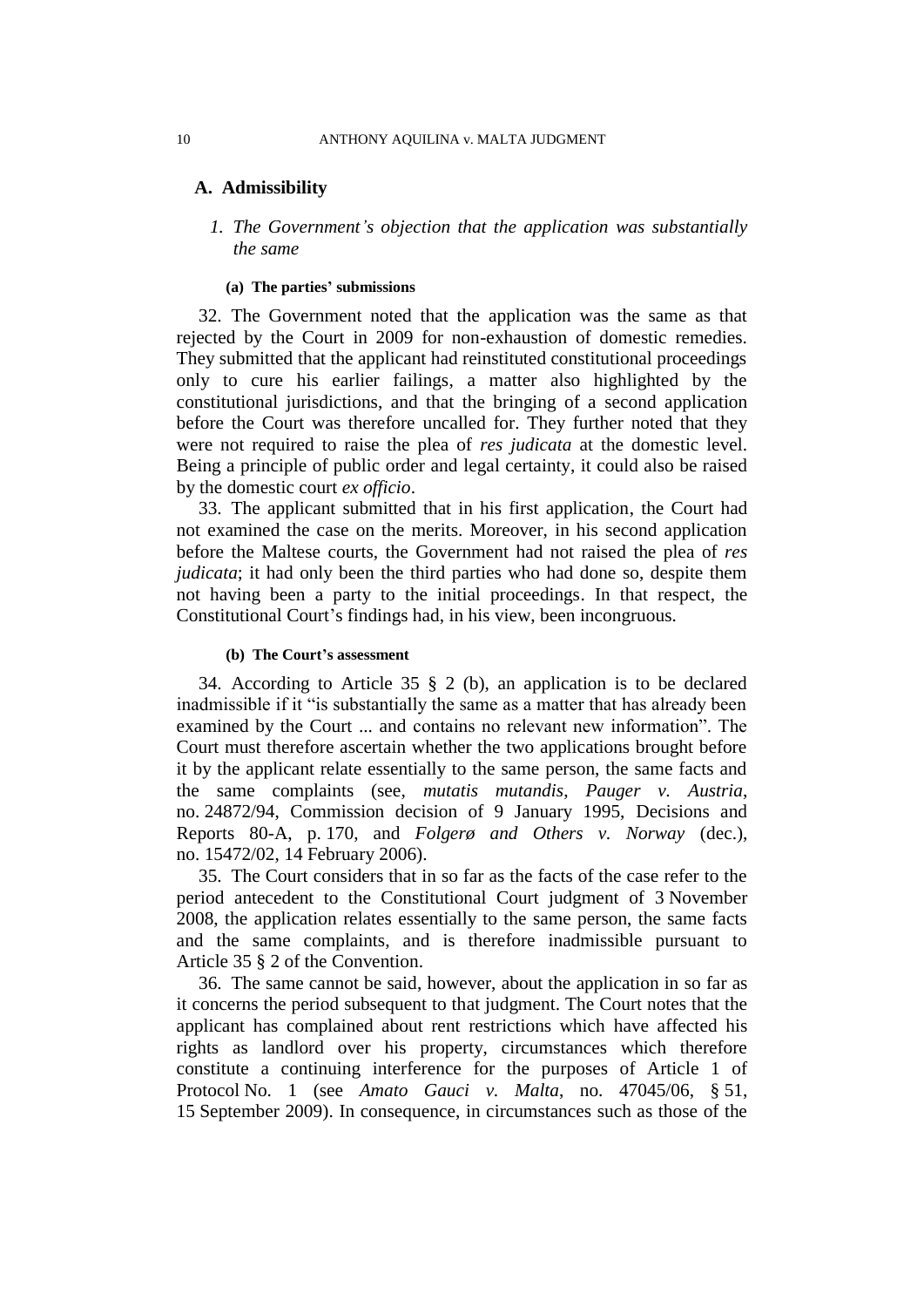present case which must be seen in the light of changing circumstances as well as relevant new elements – including but not limited to, further legislative intervention - he is entitled to institute fresh proceedings where his claims would be determined in the light of the current situation.

37. It follows that the Government's objection is dismissed in so far as the complaint concerns the period after 3 November 2008.

## *2. Conclusion*

38. The Court notes that the complaint concerning the period after 3 November 2008 is not manifestly ill-founded within the meaning of Article 35 § 3 (a) of the Convention. It further notes that it is not inadmissible on any other grounds. It must therefore be declared admissible.

39. The Court further finds that the remainder of the application is inadmissible pursuant to Article 35 § 2 (b) of the Convention.

## **B. Merits**

### *1. The parties' submissions*

#### **(a) The applicant**

40. The applicant submitted that after 1959, premises such as those at issue were not restricted and parties enjoyed contractual freedom. However, following the 1979 amendments to the law this was no longer the case and restrictions became applicable to properties rented out to tenants who were citizens of Malta and occupied houses as ordinary residences. The restrictions were no longer applicable to new leases contracted after 1995. The applicant thus had been and remained subject to these restrictions over his property, which, he opined, had not been improved by the 2009 amendments and which, in his view, did not necessarily apply in his case given that their application was dependent on the interpretation given to Article 39 (4) of Act X of 2009 (see paragraph 29 above), and the nonapplication of the principle of *lex specialis derogat lex generali*.

41. He noted that this interference had been suffered by his mother before him, and the fact that he had inherited the property in 1984 under those conditions did not mean that he was not suffering such an interference with his property rights. Moreover, when his mother had leased the property it had been in an open market, and she could not have envisaged that previously abolished restrictions (in 1959) would resurface twenty years later and be imposed on her.

42. The applicant highlighted that the enjoyment of his possessions had been severely restricted. Firstly, he could not resume possession of his property (except in extreme circumstances which were difficult to attain). Secondly, he could not charge a fair rent, as the law only provided for it to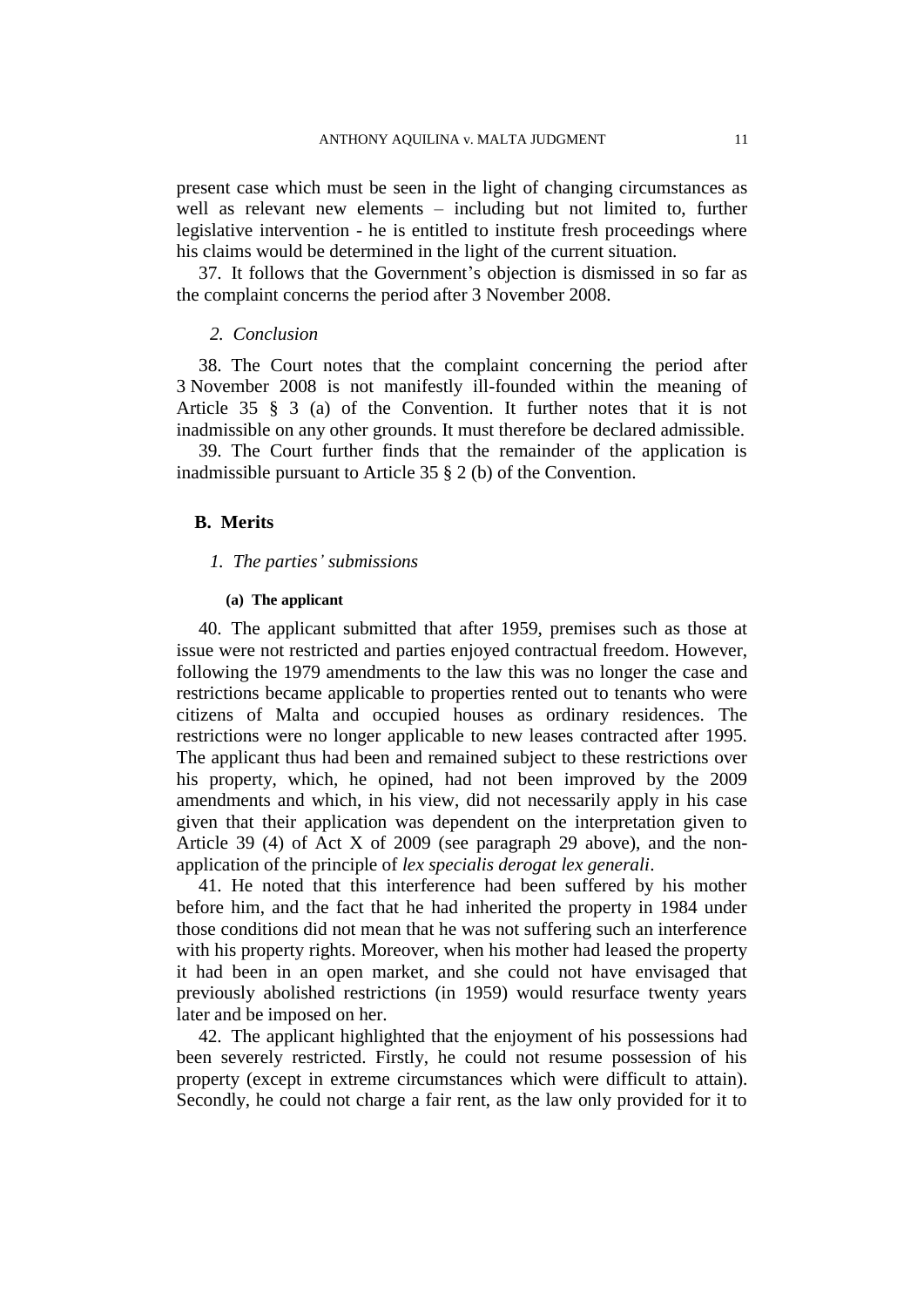be doubled every fifteen years, which did not reflect increases in the property market (which, as an example, had increased by more than 40% over the seven-year period between 2004 and 2011).

43. The applicant submitted that such restrictions had not been in the public interest, given the huge amount of vacant property on the Maltese islands (27.6% of total dwellings), particularly on the island of Gozo, where the property at issue was located and where "homelessness does not feature as a notable problem" (substantiated by the relevant census statistics and other documentation submitted to the Court dated 2005 and 2006 respectively). Indeed, the Government had not submitted any evidence of an emergency situation existing in 1979 when the laws had been amended in the tenants' favour (following twenty years of a free market). Nor had these laws done any good, given that people had started to mistrust the Government, who could tip the balance to one end or another at their convenience. In fact, people had stopped investing in residential property, opting to invest in holiday accommodation which was not subject to restrictions. Thus, instead of achieving the Government's alleged aim of decent residential accommodation, the measure had been counterproductive. The Government had not even substantiated that there were tenants in need of protection nowadays. In fact, if this were so, it would be in stark contrast to the liberalisation of leases undertaken after 1995. Thus, the Government had failed to prove that the existence of such restrictions to date pursued any existing and current public interest. In reality, as in the present case, the restrictions had solely aimed to enrich tenants and impoverish landlords. The applicant noted that in the present case, the tenant and his sister had received by donation a plot of land measuring 2,185 square metres, which had been subsequently parcelled out into nine building plots and sold to third parties. Despite such land availability or the relevant income, couple C remained housed by the applicant at an extremely low rent. To add insult to injury, the tenants were ready to move out had they been paid a financial incentive (key money) of EUR 232,494.

44. The applicant reiterated that in his view, it was not without doubt that the 2009 amendments were applicable to him, and in particular the new definition of tenant was surely not applicable, as clearly could be seen from Article 39 (4) of Act X of 2009 (see paragraph 29 above). Thus, the amendments had only marginally ameliorated his position, in that the minimum rent had been adjusted to EUR 185 per year and was revisable every three years. Any other provisions were either inapplicable or had already been provided for by the 1979 law. Admitting that he had erred in his claims during the proceedings before the RRB in 1998, he considered that under domestic law an appeal could only be lodged in respect of applications for the repossession of premises or on a point of law; however, neither of these categories applied to his case. He further noted that, had the proper regime been applied, the rent should have been adjusted to EUR 246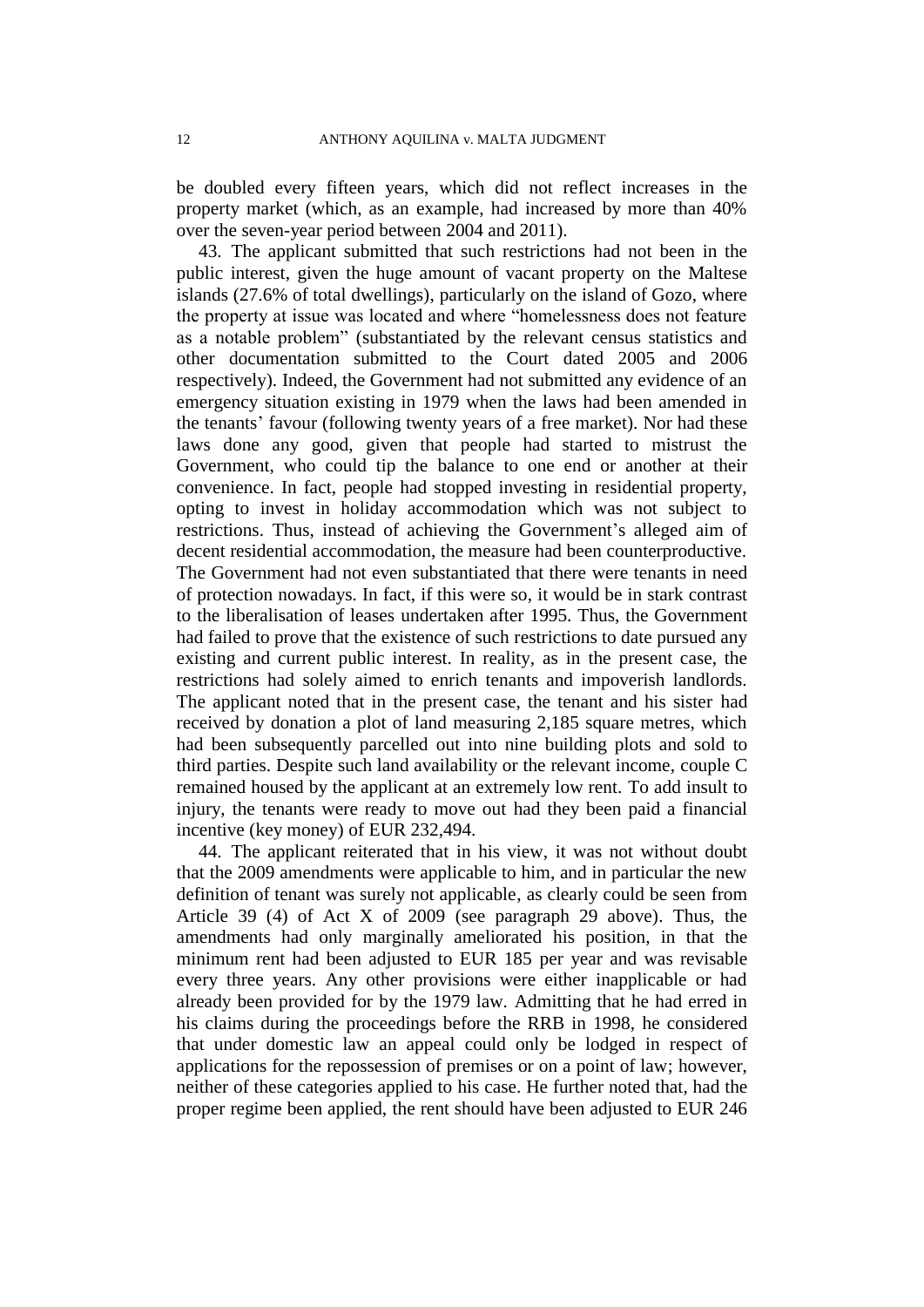in 1994 and EUR 363 in 2009, and in that case the amendments of 2009 would not even have applied to him. In addition, he submitted that the Government's calculations as to the increases available to him were incorrect. In reality, it had only been in 2013 that such an increase had been due and this would have amounted to EUR 194.63 per year in his current position, while under the HD Ordinance it would have amounted to EUR 381.83. Thus, even assuming the Government's rental estimate for that year amounting to EUR 2,900 (see paragraph 15 above) to be correct (although the applicant considered it improbable), the said rents would still have amounted to 6.7 % and 13.17 % of the current market value respectively. This went to show how meagre the improvements had been, and the fact that an increase according to inflation did not reflect price increases in immovable property, which according to the Immovable Price Index Notice (Subsidiary legislation 246.08) had been 42.92% for the period between 2004 and 2012.

45. It followed that the extremely subsidised housing at his expense, where there had been no social or economic need, nor any subsidisation by the State or any opportunity to evict his tenants, had made him bear an individual and excessive burden.

### **(b) The Government**

46. The Government submitted that there had not been an interference with the applicant's property rights in so far as the HD Ordinance (as amended in 1979) only limited the already existent protection of tenants to Maltese citizens occupying premises as ordinary residences. Moreover, he had inherited the premises in 1984, thus at the time he had become its owner, the property had already been subject to that law. It followed that the property had not lost any worth since he had inherited it. The Government were of the opinion that no right existed to maintain in force an existing regime, that is to say that a certain regime would never be regulated in future. Furthermore, the 1959 law had been an emergency ordinance with the aim of ameliorating specific situations.

47. Without prejudice to the above, the Government submitted that the control of the use of such property was and remained in the general interest, namely the protection of tenants by providing decent and adequate accommodation and the avoidance of homelessness, which was still relevant today given the number of families lacking financial resources. They noted that various people were still dependent on leases, irrespective of the amount of vacant property. According to information submitted by them, the number of applications for social housing in 1988 was 4,982 and in 1989 was 1,622; it continued to decrease, reaching a low in 2001 with 249 applications, increasing gradually until 2012 when there were 932 applications, which by 2013 were down again to 756 (in 2008 it was 693). Indeed, the 1979 amendments had come about as a legislative reaction to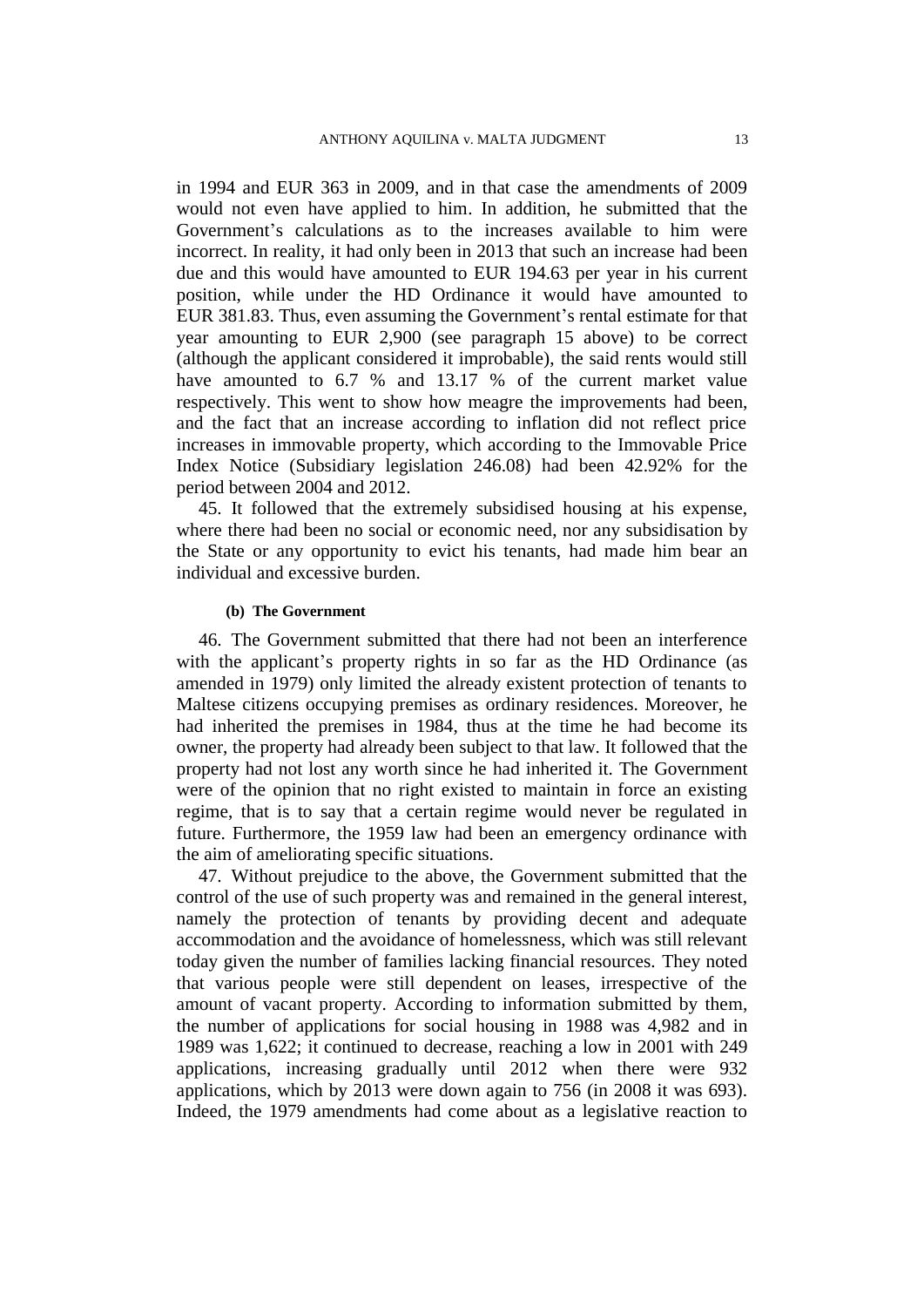protect tenants, following the years of unrestricted leases, and whose leases and emphyteutic grants of dwelling houses covered by prevailing laws were at the time coming to an end. Had it not been for such restrictions, the number of persons in need of social housing aid would have been greater.

48. The Government further submitted that by means of amendments in 2009 and 2010, which applied to the applicant's premises, the Government aimed to gradually eliminate protected tenancies. Those amendments had helped to mitigate interference with owners' rights. They had introduced an increase in the amount of rent by introducing a minimum rent of EUR 185 per year. The rent could be increased every three years in accordance with inflation. While owners retained their rights to dispose of the property, tenants had limited rights and were obliged to take good care of the property as well as incur all expenses related to ordinary repairs and maintenance. In the event that owners were to make extraordinary repairs to the property, the law allowed for a further increase in the annual rent by 6% of the value of the repairs. Furthermore, tenants could only use a property for its intended purpose and any other use, or non-use, for twelve months, would entitle owners to ask for the dissolution of the contract. Lastly, the revision of the definition of tenant had been more favourable to land owners (see Relevant domestic law above). The law had thus struck a balance between the rights of tenants and those of owners, who under these circumstances could make some profit.

49. The Government considered that it was not right to compare the rent received by the applicant to market values. Proportionality had to be assessed in the light of the economic and social reality of Malta. They noted that in 1997 the minimum weekly wage in Malta had been EUR 106, increasing up to EUR 162 in 2013 (in 2008 it had been EUR 146). In any event, they pointed out that the Convention did not give a right to receive profits, and the discrepancy between market values and that rent had to fall within the margin of appreciation of the State to legislate and put in place social measures. Furthermore, they noted that the low rent received since 1998 was not a result of the 1979 laws, but of a wrong decision by the RRB which had not been appealed against. They considered that the applicant should have appealed had he considered that the decision was not based on a correct application and interpretation of law. They further noted that despite that decision, since 2010, according to the amended legal regime, the applicant had been entitled to a rent of EUR 185 per year, which in 2012 could have been increased to EUR 246 per year. These amounts had been based on the original rental values the applicant's mother had agreed to.

50. The Government noted that the applicant had not proved that couple C had had alternative accommodation; while it was true that Mr C had entered into some contracts of sale, he had been a co-owner of the property sold and therefore it could not be assumed that he made sufficient earnings to enable the couple to acquire a dwelling of their own. Moreover, couple C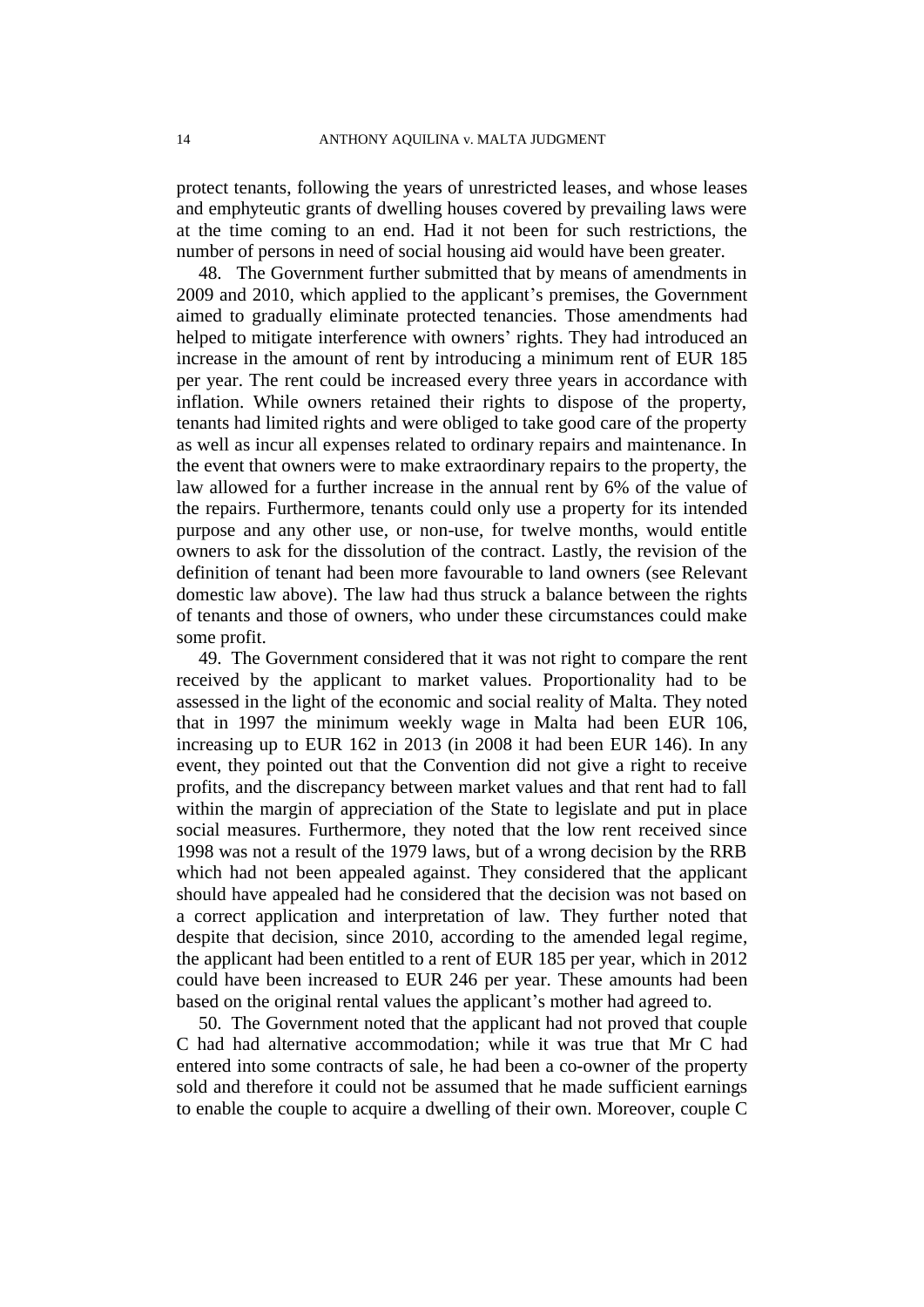were now of an advanced age and no relatives lived with them, thus it was possible that the applicant would regain possession in the future.

51. In view of the above, and the fact that rent had been originally established by the applicant's mother in an open market, the Government considered that the applicant had not suffered an individual burden, nor had there been any arbitrary or unforeseen impact on his property rights.

## *2. The Court's assessment*

### **(a) Whether there was interference**

52. As the Court has stated on a number of occasions, Article 1 of Protocol No. 1 comprises three distinct rules: the first rule, set out in the first sentence of the first paragraph, is of a general nature and enunciates the principle of the peaceful enjoyment of property; the second rule, contained in the second sentence of the first paragraph, covers deprivation of possessions and subjects it to certain conditions; the third rule, stated in the second paragraph, recognises that the Contracting States are entitled, inter alia, to control the use of property in accordance with the general interest. The three rules are not, however, distinct in the sense of being unconnected. The second and third rules are concerned with particular instances of interference with the right to peaceful enjoyment of property and should therefore be construed in the light of the general principle enunciated in the first rule (see, among other authorities, *James and Others v. the United Kingdom*, 21 February 1986, § 37, Series A no. 98; *Beyeler v. Italy* [GC], no. 33202/96, § 98, ECHR 2000-I; and *Saliba v. Malta*, no. 4251/02, § 31, 8 November 2005).

53. The Government contested the assertion that there had been an interference with the applicant's property rights within the meaning of Article 1 of Protocol No. 1 to the Convention, on the basis that the law at issue had already been in force when the applicant had inherited the property. The Court notes that the application of legislation affecting landlords' rights over many years constitutes a continued interference for the purposes of Article 1 of Protocol No. 1 (see, *mutatis mutandis*, *Hutten-Czapska* [GC], no. 35014/97, § 210, ECHR 2006-). Thus, in circumstances such as those of the present case, both the applicant's mother and subsequently the applicant suffered interference with their property rights (see, *mutatis mutandis*, *Amato Gauci*, cited above, § 51). For the purposes of this case, however, the complaint is confined to the application of the 1979 amendments to the applicant's rights over his property, from 3 November 2008 onwards.

54. The Court has previously held that rent control-schemes and restrictions of an applicant's right to terminate a tenant's lease constitute control of the use of property within the meaning of the second paragraph of Article 1 of Protocol No. 1. It follows that the case should be examined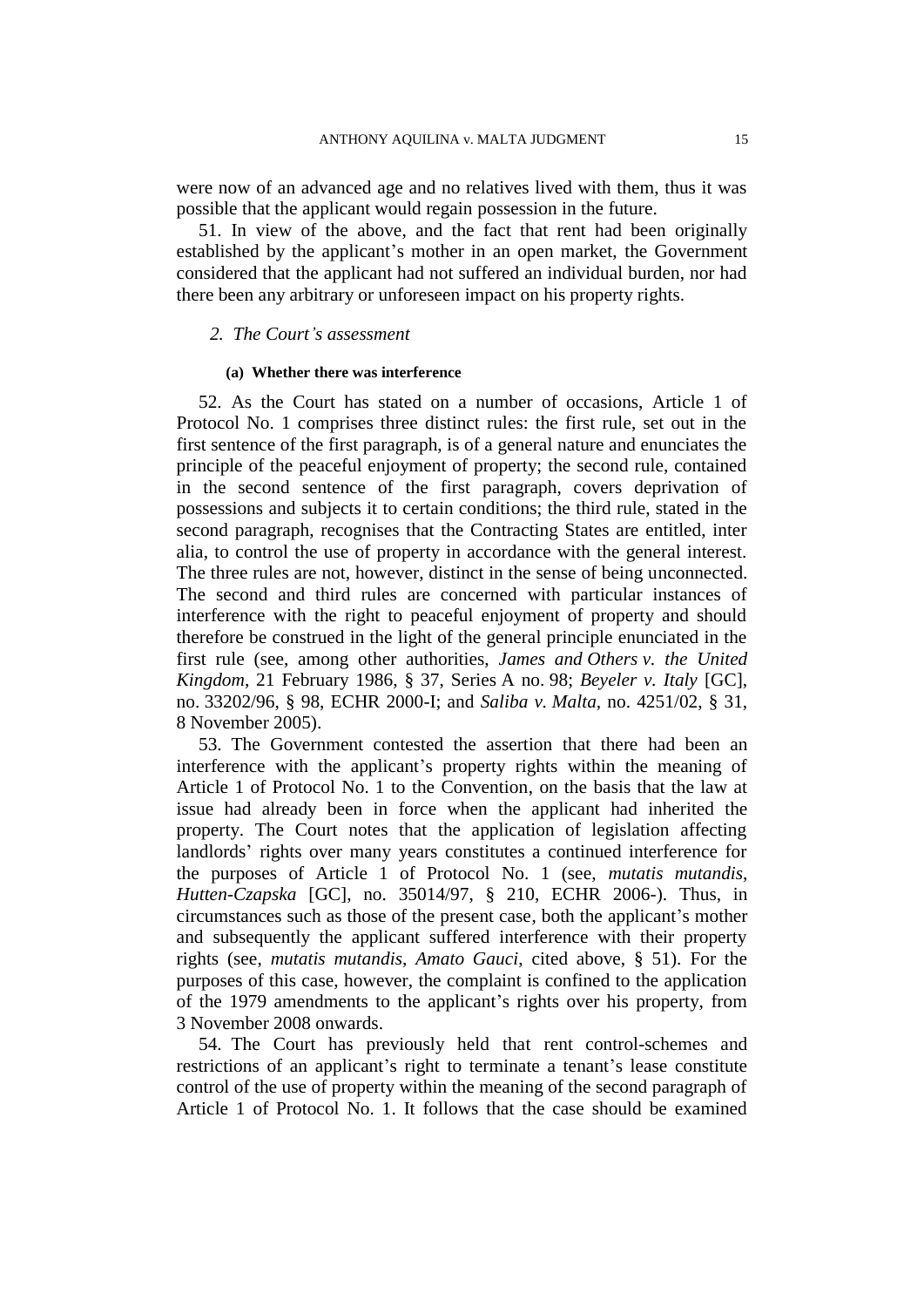under the second paragraph of Article 1 of Protocol No. 1 (see, *inter alia*, *Bittó and Others v. Slovakia*, no. 30255/09, § 101, 28 January 2014 and *Amato Gauci*, cited above, § 52).

## **(b) Whether the Maltese authorities observed the principle of lawfulness and pursued a "legitimate aim in the general interest"**

55. The first requirement of Article 1 of Protocol No. 1 is that any interference by a public authority with the peaceful enjoyment of possessions be lawful. In particular, its second paragraph, while recognising that States have the right to control the use of property, subjects their right to the condition that it be exercised by enforcing "laws". Moreover, the principle of lawfulness presupposes that the applicable provisions of domestic law are sufficiently accessible, precise and foreseeable in their application (see, *mutatis mutandis*, *Broniowski v. Poland* [GC], no. 31443/96, § 147, ECHR 2004-V, and *Saliba*, cited above*,* § 37).

56. Furthermore, a measure aimed at controlling the use of property can only be justified if it is shown, *inter alia*, to be "in accordance with the general interest". Because of their direct knowledge of their society and its needs, the national authorities are in principle better placed than the international judge to appreciate what is in the "general" or "public" interest. The notion of "public" or "general" interest is necessarily extensive. In particular, spheres such as housing of the population, which modern societies consider a prime social need and which plays a central role in the welfare and economic policies of Contracting States, may often call for some form of regulation by the State. In that sphere, decisions as to whether, and if so when, it may fully be left to the play of free market forces or whether it should be subject to State control, as well as the choice of measures for securing the housing needs of the community and of the timing for their implementation, necessarily involve consideration of complex social, economic and political issues. Finding it natural that the margin of appreciation available to the legislature in implementing social and economic policies should be a wide one, the Court has on many occasions declared that it will respect the legislature's judgment as to what is in the "public" or "general" interest unless that judgment is manifestly without reasonable foundation (see *Hutten-Czapska*, cited above, §§ 165- 166).

57. That the interference was lawful has not been disputed by the parties. The Court finds that the restriction arising from the 1979 amendments was imposed by Act XXIII of 1979 and was therefore "lawful" within the meaning of Article 1 of Protocol No. 1. It further considers that the legislation at issue in the present case pursued a legitimate social policy aim, namely the social protection of tenants (see *Velosa Barreto*, § 35; *Hutten-Czapska*, § 178; and *Amato Gauci*, § 55, all cited above). It is, however, also true that the relevance of that general interest may have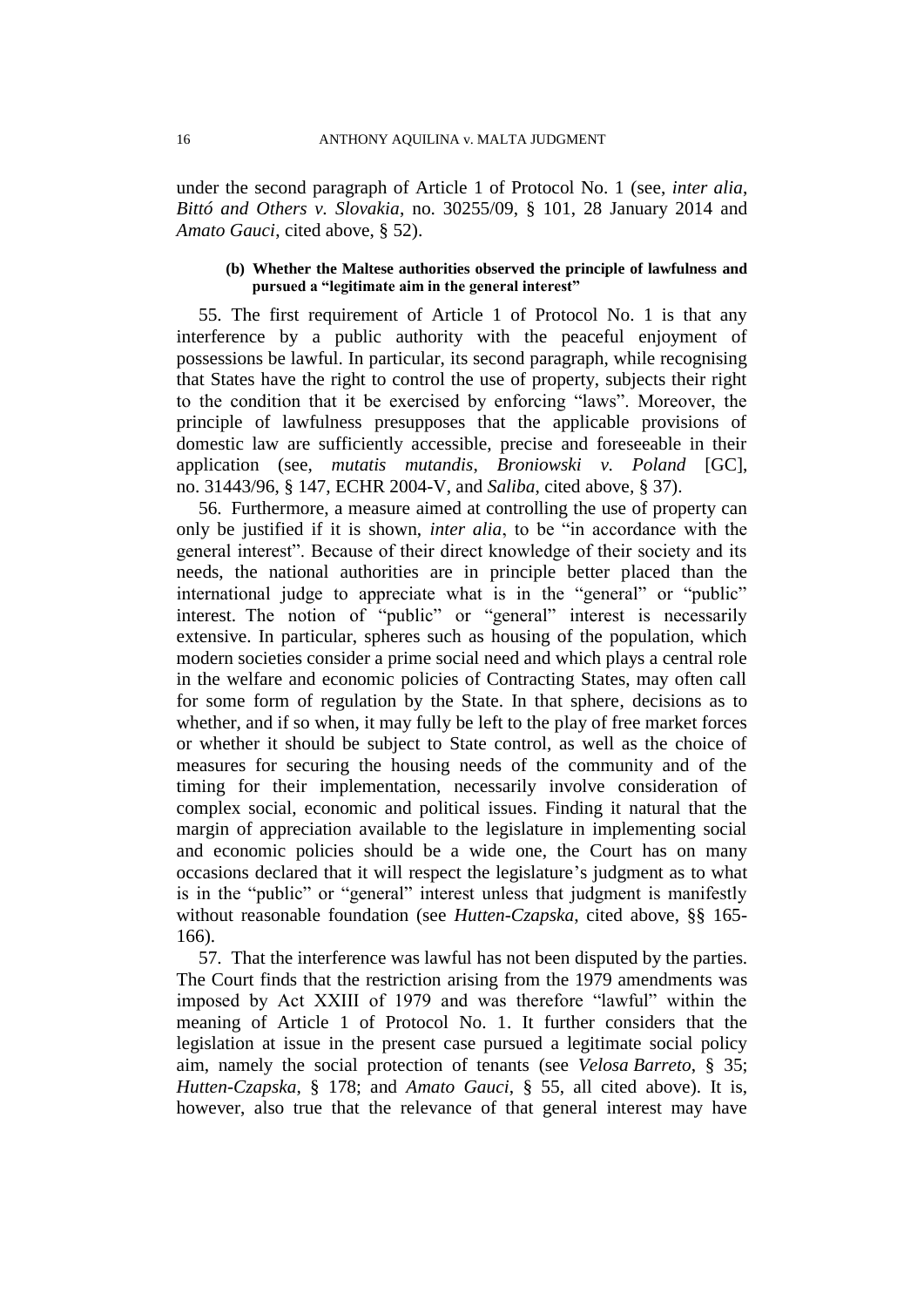decreased over time, particularly after 2008, the years at issue in the present case. This matter will therefore be reverted to in the Court's assessment as to the proportionality of the impugned measure.

### **(c) Whether the Maltese authorities struck a fair balance**

58. Any interference with property must also satisfy the requirement of proportionality. As the Court has repeatedly stated, a fair balance must be struck between the demands of the general interest of the community and the requirements of the protection of the individual's fundamental rights, the search for such a fair balance being inherent in the whole of the Convention. The requisite balance will not be struck where the person concerned bears an individual and excessive burden (see *Sporrong and Lönnroth v. Sweden*, 23 September 1982, §§ 69-74 Series A no. 52, and *Brumărescu v. Romania* [GC], no. 28342/95, § 78, ECHR 1999-VII).

59. The concern to achieve this balance is reflected in the structure of Article 1 of Protocol No. 1 as a whole. In each case involving an alleged violation of that Article, the Court must therefore ascertain whether by reason of the State's interference the person concerned had to bear a disproportionate and excessive burden (see *James and Others v. the United Kingdom*, 21 February 1986, § 50, Series A no. 98; *Mellacher and Others v. Austria*, 19 December 1989, § 48, Series A no. 169; and *Spadea and Scalabrino v. Italy*, 28 September 1995, § 33, Series A no. 315-B).

60. In assessing compliance with Article 1 of Protocol No. 1, the Court must make an overall examination of the various interests in issue, bearing in mind that the Convention is intended to safeguard rights that are "practical and effective". It must look behind appearances and investigate the realities of the situation complained of. In cases concerning the operation of wide-ranging housing legislation, that assessment may involve not only the conditions of the rent received by individual landlords and the extent of the State's interference with freedom of contract and contractual relations in the lease market, but also the existence of procedural and other safeguards ensuring that the operation of the system and its impact on a landlord's property rights are neither arbitrary nor unforeseeable. Uncertainty  $-$  be it legislative, administrative or arising from practices applied by the authorities  $-$  is a factor to be taken into account in assessing the State's conduct. Indeed, where an issue in the general interest is at stake, it is incumbent on the public authorities to act in good time, and in an appropriate and consistent manner (see *Immobiliare Saffi v. Italy*, [GC], no. 22774/93, § 54, ECHR 1999-V, *Bittó and Others*, cited above, § 98, and *Broniowski*, cited above, § 151).

61. Moreover, in situations where the operation of the rent-control legislation involves wide-reaching consequences for numerous individuals and has economic and social consequences for the country as a whole, the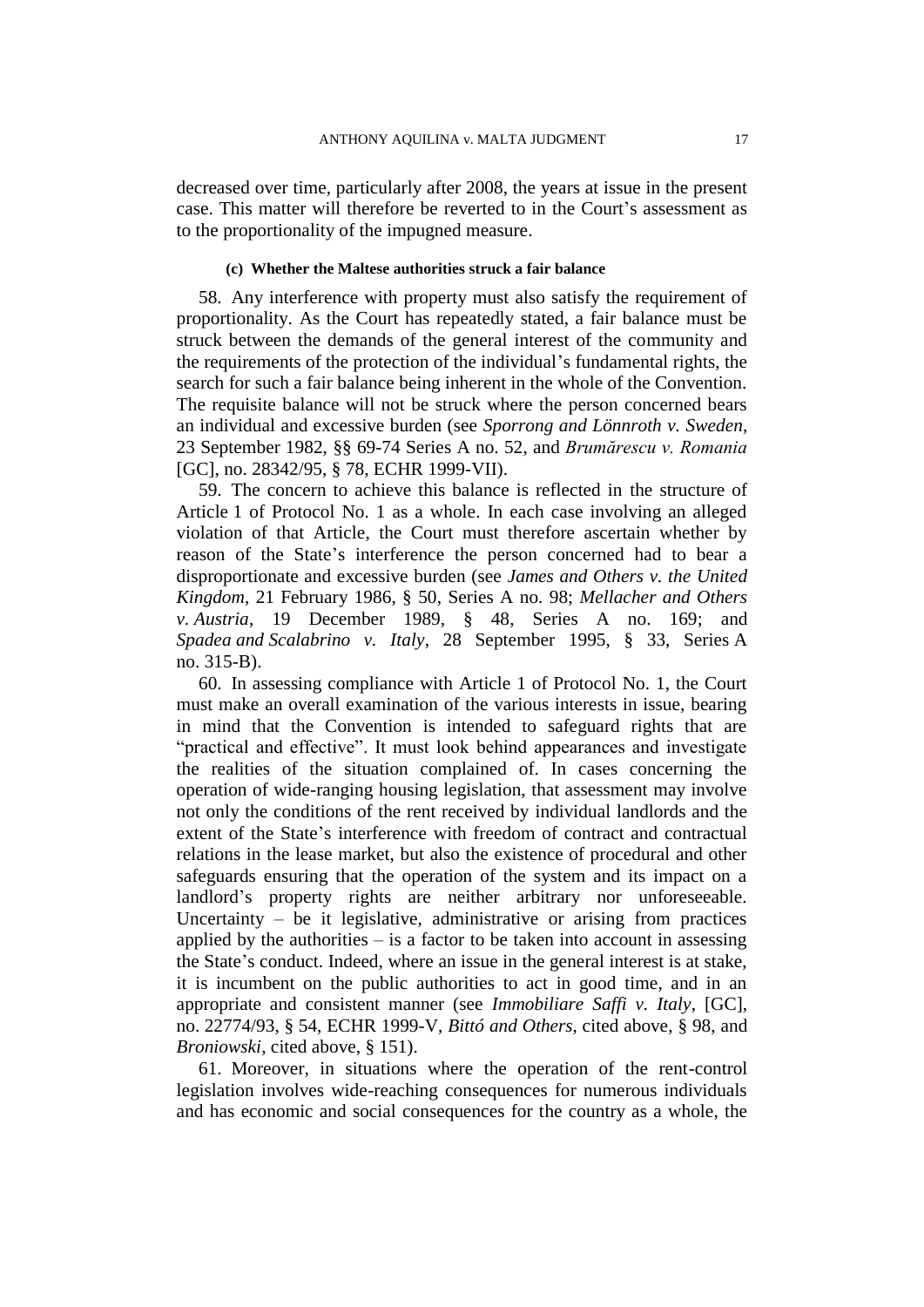authorities must have considerable discretion not only in choosing the form and deciding on the extent of control over the use of property, but also in deciding on the appropriate timing for the enforcement of the relevant laws. Nevertheless, that discretion, however considerable, is not unlimited and its exercise cannot entail consequences at variance with the Convention standards (see, *mutatis mutandis*, *Hutten-Czapska*, cited above, § 223, and *Amato Gauci*, cited above, § 59).

62. The Court notes the impact the application of the 1979 amendments had on the applicant's property. In particular, although the property was originally decontrolled and not subject to rent or other contractual restrictions, the applicant subsequently could not exercise his right of use in terms of physical possession, as the house was occupied by tenants who were Maltese citizens and he could not terminate the lease (see, *mutatis mutandis, Statileo v. Croatia*, no. 12027/10, § 126, 10 July 2014). Thus, while he remained the owner of the property, he was subjected to a forced landlord-tenant relationship for what appears to be an indefinite period of time. He could only bring the lease to an end if his tenants failed to pay the rent or caused considerable damage to the house, or if they otherwise failed to comply with the conditions of the lease or their obligations thereunder, or if they used the premises for a purpose other than mainly as their ordinary residence. The Court further considers that the possibility of the tenants leaving the premises voluntarily was remote, especially since the tenancy could be inherited (despite the disputed application of the definition of tenant, which was varied only slightly by the 2010 amendments). The Government's contention that transfer of the tenancy by inheritance was improbable given that couple C were of an advanced age and currently living alone was not substantiated and remains to be considered as pure speculation. It follows that these circumstances inevitably left the applicant in a state of uncertainty as to whether he would ever be able to recover his property.

63. Moreover, the applicant could not increase the rent more than as provided for by the recent amendments. The Court points out that in the application of the 1979 and subsequent amendments to his case, he was in an even worse position as regards the amount of rent payable because of an error in the RRB proceedings, which he admitted (see paragraph 44 above). In fact it is not disputed that the RRB had based its decision on a regime which was not applicable to the property at issue, thus providing a lower rent, and that the applicant had not appealed. In this connection, the Court does not find it necessary to determine whether an appeal before the RRB would have been possible in the instant case, as in any event it has not been contested that, even if the proper law was applied, the RRB could not have awarded more than what was established by law which, according to the applicant, was not a fair amount of rent. It follows, however, that this further pejoration in the rent payable is attributable to him, and the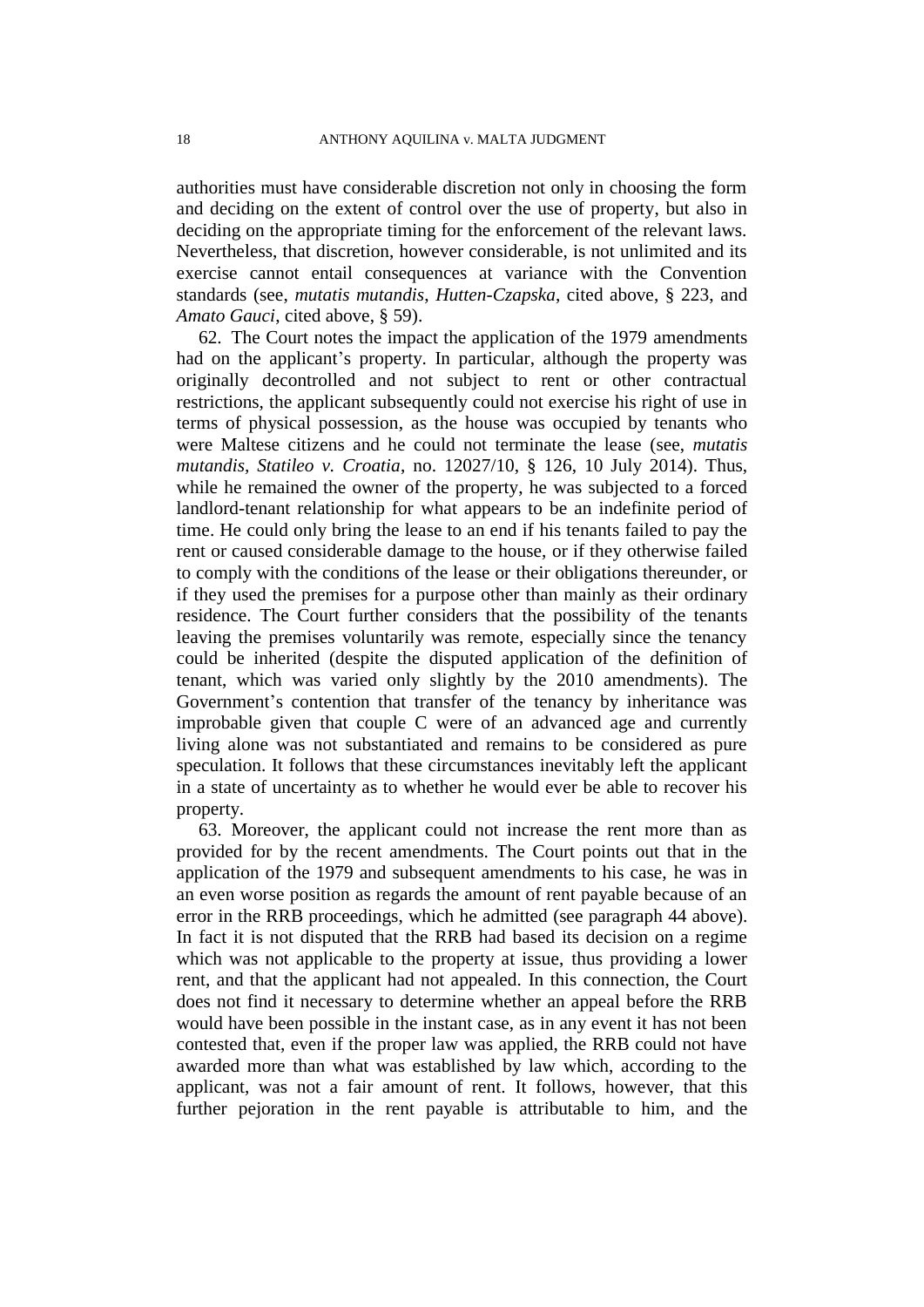assessment of the proportionality of the measure will thus take into account what he would have received in rent under the applicable regime complained of, as also amended in 2009 and 2010, and not what he actually received. Further, the Court notes that it is not up to it to interpret domestic law, and for the purposes of the present case it can in any event consider that the 2009 and 2010 amendments – slightly improving a landlord's position – applied to the applicant's case. The parties are also in disagreement as to the maximum amount of rent applicable; however, it suffices for the Court to note that in 2013 such rent would not in any event have exceeded EUR 382 annually (see paragraph 44 above), which is less than  $1/7<sup>th</sup>$  of the rental market value as established by the Government for that year (EUR 2,900). The Court considers that State control over levels of rent falls into a sphere subject to a wide margin of appreciation by the State, and its application may often cause significant reductions in the amount of rent chargeable (see, in particular*, Mellacher and Others*, cited above, § 45). Nevertheless, this may not lead to results which are manifestly unreasonable, such as amounts of rent allowing only a minimal profit (see *Amato Gauci*, cited above § 62).

64. These restrictions must be seen in the light of the demands of the general interest of the community. The Court notes that as stated by the Government, the 1979 amendments to the HD Ordinance were aimed to protect tenants in need, whose protection was diminishing with the fading out of previous favorable regimes. Thus, in its balancing exercise the Court will have to determine whether such a degree of tenant protection to the detriment of owners is still justified thirty years after those amendments, that is to say, from 2008 onwards.

65. Firstly, the Court notes that the documentation provided by the applicant confirms that there is and has been in the last decade a substantial amount of vacant property in the country. Secondly, as admitted by the Government, steps were being taken to phase out controlled leases and that new leases were no longer controlled after 1995. Despite this open regime being in force for nearly two decades, it seems from the statistics submitted by the Government that from 2008 onwards less than 2% of the population were requesting aid for social housing. Regrettably, the Government have not submitted information as to how many tenants still benefit today from protected rents and whether these protected rents are justified in respect of each tenant (see *Bittó and Others,* cited above, §§ 109-110). In addition, as had been established in other cases (see *Amato Gauci*, cited above), there has been a rise in the standard of living in Malta over the past decades. It follows from the above that the needs and the general interest which may have existed in 1979 must have decreased over the three decades that ensued. Indeed, as submitted by the Government, the minimum wage in 2008 was EUR 146 a week or EUR 7,592 per year, and in 2013 it was EUR 162 a week or EUR 8,424 per year. The Court further observes that the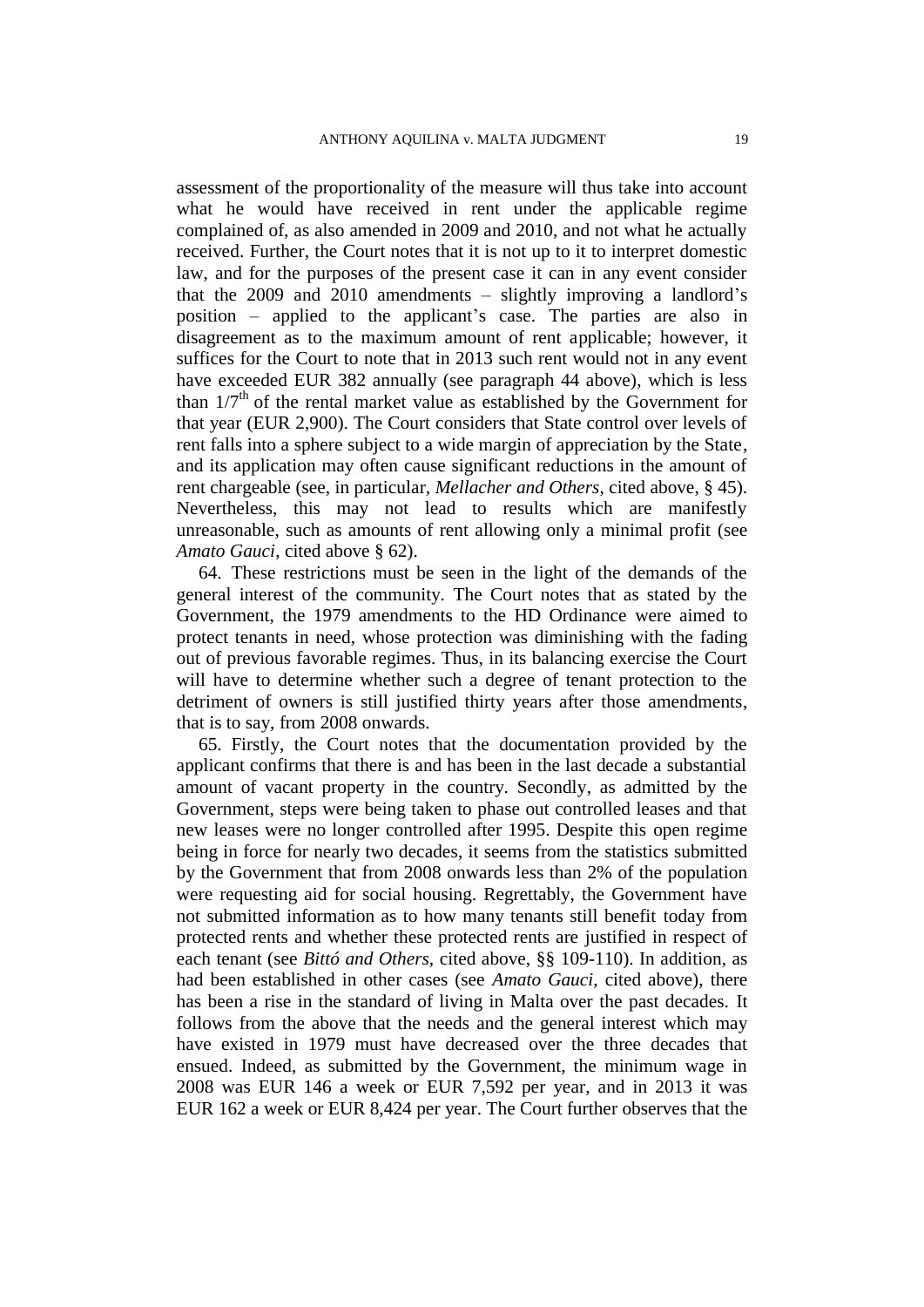national minimum pension according to the Social Security Act is, according to circumstances, four fifths (if the husband was maintaining his wife) or two thirds of the relevant minimum wage. It follows that, for example, for the year 2013, even assuming couple C were dependent solely on one individual's minimum wage (EUR 8,424 per year), what they should have paid in annual rent for lodging purposes according to the 1979 amendments (which the Court noted in paragraph 63 above could not in any case be more than EUR 382 per year) amounted to less than 5% of their annual income (what they were actually paying amounted to less than 2.2%). Had they been dependent only on one national minimum pension it would have amounted to less than 6% of their annual income.

66. The Court further notes that it has not been disputed that the RRB was not an effective remedy enabling the applicant to evict the tenants (contrast *Velosa Barreto*, cited above), either on the basis of his own need or that of his relatives or on the basis that the couple were not deserving of such protection, as they owned alternative accommodation or could have afforded it (see *Amato Gauci*, cited above, § 71). Consequently, the application of the law itself lacked adequate procedural safeguards aimed at achieving a balance between the interests of the tenants and those of the owners (see also *Statileo,* cited above, § 128).

67. In the present case, despite the considerable discretion of the State in choosing the form and deciding on the extent of control over the use of property in such cases, the Court finds that, having regard to the low rental value which could have been received by the applicant, his state of uncertainty as to whether he would ever recover his property, the lack of procedural safeguards in the application of the law and the rise in the standard of living in Malta over the past decades, a disproportionate and excessive burden was imposed on the applicant who was requested to bear most of the social and financial costs of supplying housing accommodation to couple C (see *Amato Gauci*, cited above, § 63). It follows that the Maltese State failed to strike the requisite fair balance between the general interests of the community and the protection of the applicant's right of property.

68. There has accordingly been a violation of Article 1 of Protocol No.1 to the Convention.

## II. APPLICATION OF ARTICLE 41 OF THE CONVENTION

69. Article 41 of the Convention provides: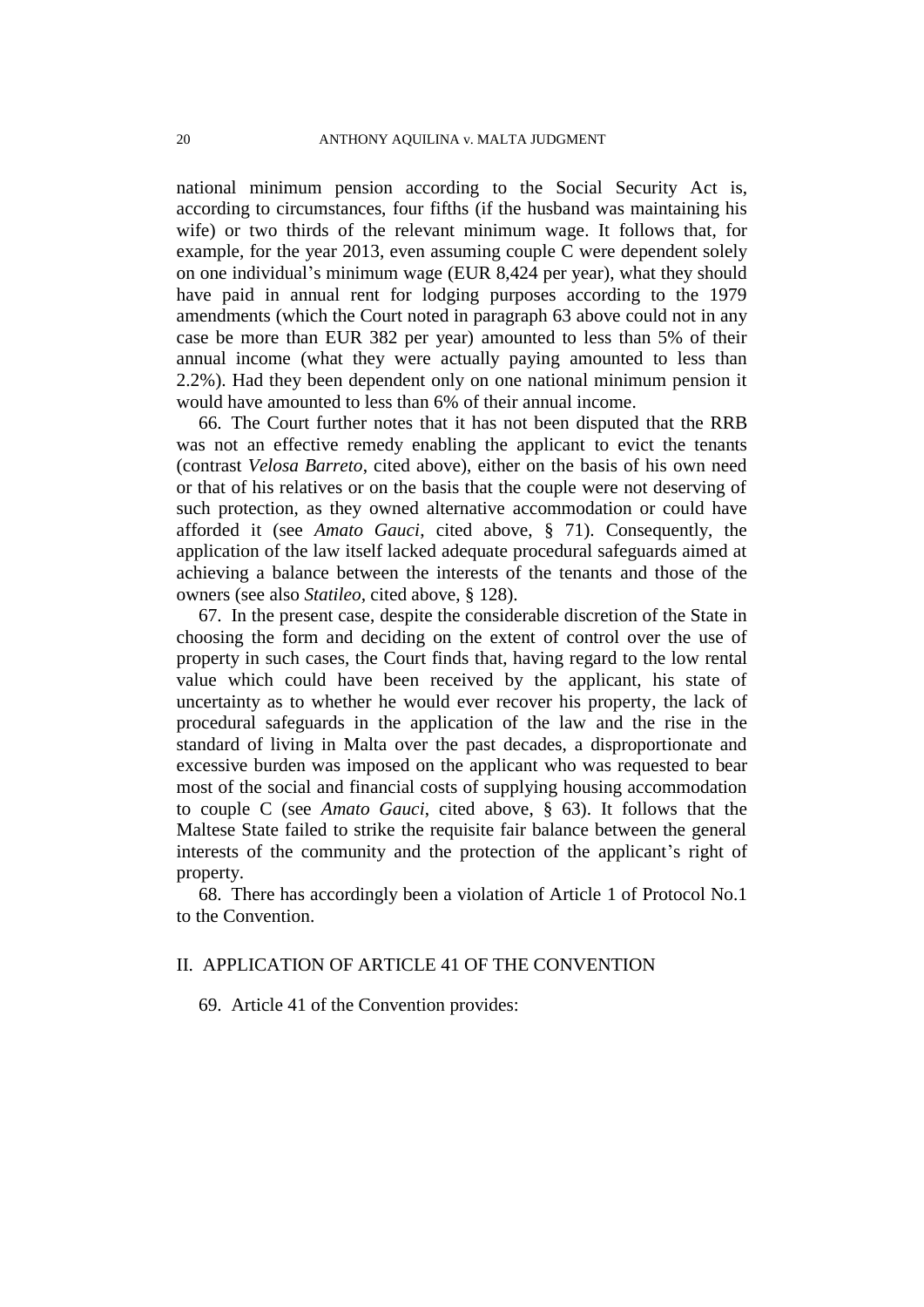"If the Court finds that there has been a violation of the Convention or the Protocols thereto, and if the internal law of the High Contracting Party concerned allows only partial reparation to be made, the Court shall, if necessary, afford just satisfaction to the injured party."

## **A. Damage**

70. The applicant claimed pecuniary damage amounting to EUR 2,900 yearly from 2008 to the end of the current state of affairs, from which must be deducted the sums deposited by the tenants with the domestic courts. He further claimed EUR 1,500 yearly for the period 1987 to 2008. He further claimed EUR 35,000 in non-pecuniary damage, given that he has been unable to regain possession of his property since 1979.

71. The Government submitted that a finding of a violation sufficed as just satisfaction. In any event, an award calculated on the basis of an open market value was not justified. As to non-pecuniary damage, they considered that an amount of EUR 5,000 would suffice.

72. The Court notes that the applicant is entitled to compensation in respect of the loss of control, use, and enjoyment of his property from December 2008 to date. In assessing the pecuniary damage sustained by him, the Court has, as far as appropriate, considered the estimates provided and had regard to the information available to it on rental values in the Maltese property market during the relevant period. It has further considered the legitimate purpose of the restriction imposed, reiterating that legitimate objectives in the "public interest", such as those pursued in measures of economic reform or measures designed to achieve greater social justice, may call for less than reimbursement of the full market value (see *James and Others*, cited above, § 54, and *Jahn and Others v. Germany*  [GC], nos. 46720/99, 72203/01 and 72552/01, § 94, ECHR 2005-VI). However, the situation in the present case might be said to involve a degree of public interest which is less marked than in previous similar Maltese rent-law cases and which does not justify such a substantial reduction compared with the free market rental value (see *Amato Gauci*, cited above, § 77). It further considers that a one-off payment of 5% interest should be added to the above amount (see *Ghigo v. Malta* (just satisfaction), no. 31122/05, § 20, 17 July 2008). The Court, also bearing in mind that it was because of the applicant's own fault that he was receiving an even lower rent, considers it reasonable to award EUR 11,550, from which must be deducted the sums already deposited in court by couple C in rent since 2008, which can still be retrieved by the applicant.

73. Under Article 41 of the Convention, the purpose of awarding sums by way of just satisfaction is to provide reparation solely for damage suffered by those concerned to the extent that such events constitute a consequence of the violation that cannot otherwise be remedied (*ibid.,* § 249). It is therefore not for the Court to quantify the amount of rent due in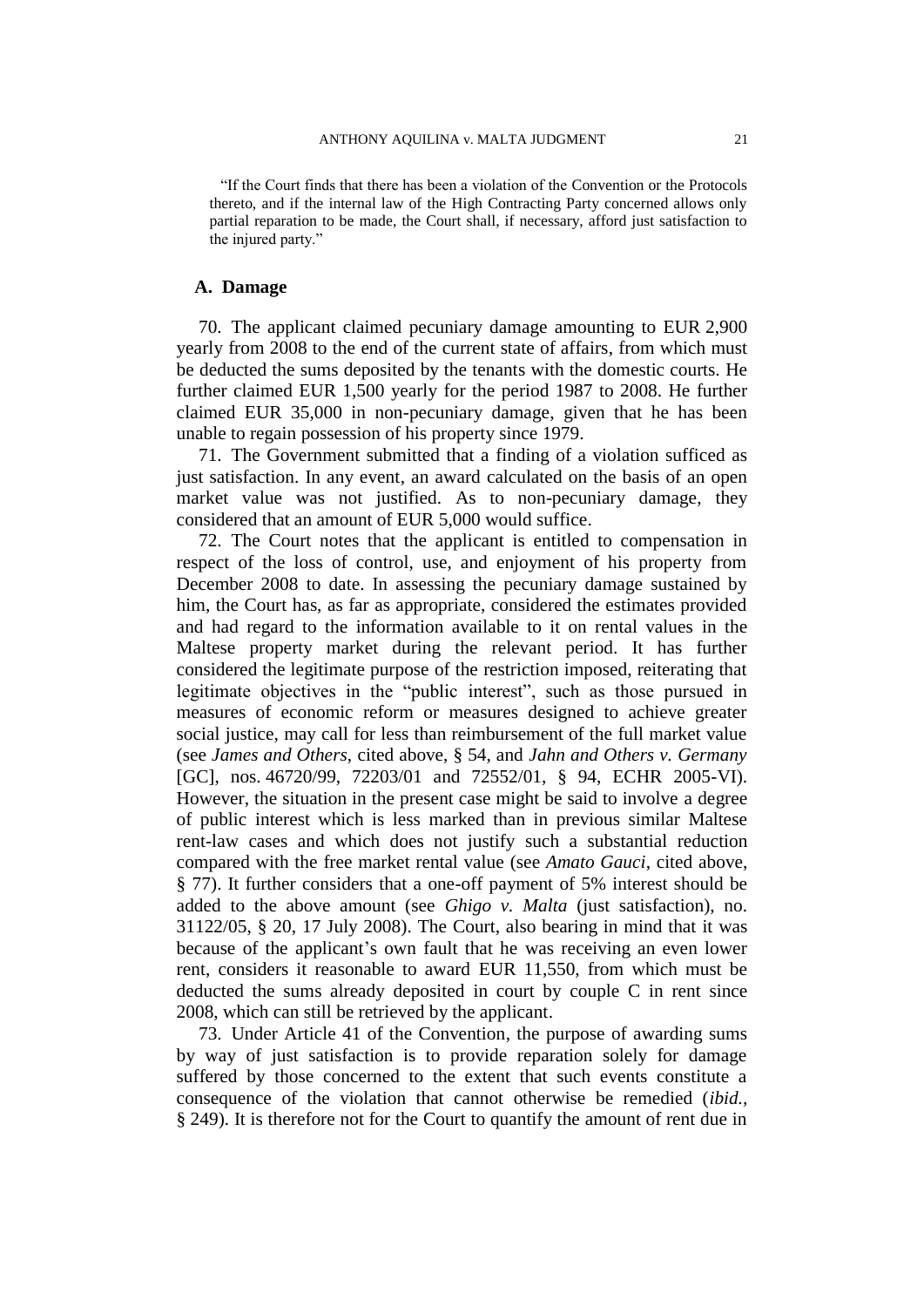the future. Consequently, it dismisses the applicant's claim for future losses, without prejudice to any future claims he may have.

74. The Court further considers that the applicant must have suffered non-pecuniary damage which the finding of a violation in this judgment does not suffice to remedy. Deciding in equity, it therefore awards him EUR 2,500 in respect of non-pecuniary damage.

## **B. Costs and expenses**

75. The applicant also claimed EUR 9,629.22 as per submitted bills of costs for proceedings before the domestic courts (of which only EUR 5,217 concerned the second set of constitutional court proceedings) and EUR 5,900 for proceedings before the Court.

76. The Government did not contest the amounts stipulated in the bill of costs concerning the domestic proceedings, but submitted that no receipts had been provided showing that those costs had been paid. As to the costs before the Court, they considered that the sum of EUR 1,500 was sufficient.

77. According to the Court's case-law, an applicant is entitled to the reimbursement of costs and expenses only in so far as it has been shown that these have been actually and necessarily incurred and are reasonable as to quantum. In the present case, the Court notes that expenses related to the first set of constitutional proceedings fall outside the scope of this case and thus no award may be made for that purpose. As to the expenses relating to the second set of proceedings, while they have not yet been paid, the Court observes that they nonetheless remain due. As to expenses in connection with the proceedings before it, the Court notes the absence of a breakdown of costs, or any details as to the number of hours worked and the rate charged per hour. Regard being had to the documents in its possession and the above criteria, the Court considers it reasonable to award the sum of EUR 7,500 covering costs under all heads.

## **C. Default interest**

78. The Court considers it appropriate that the default interest rate should be based on the marginal lending rate of the European Central Bank, to which should be added three percentage points.

## FOR THESE REASONS, THE COURT, UNANIMOUSLY,

1. *Declares* the complaint concerning Article 1 of Protocol No. 1 to the Convention in so far as it relates to the period after 3 November 2008 admissible, and the remainder of the application inadmissible;